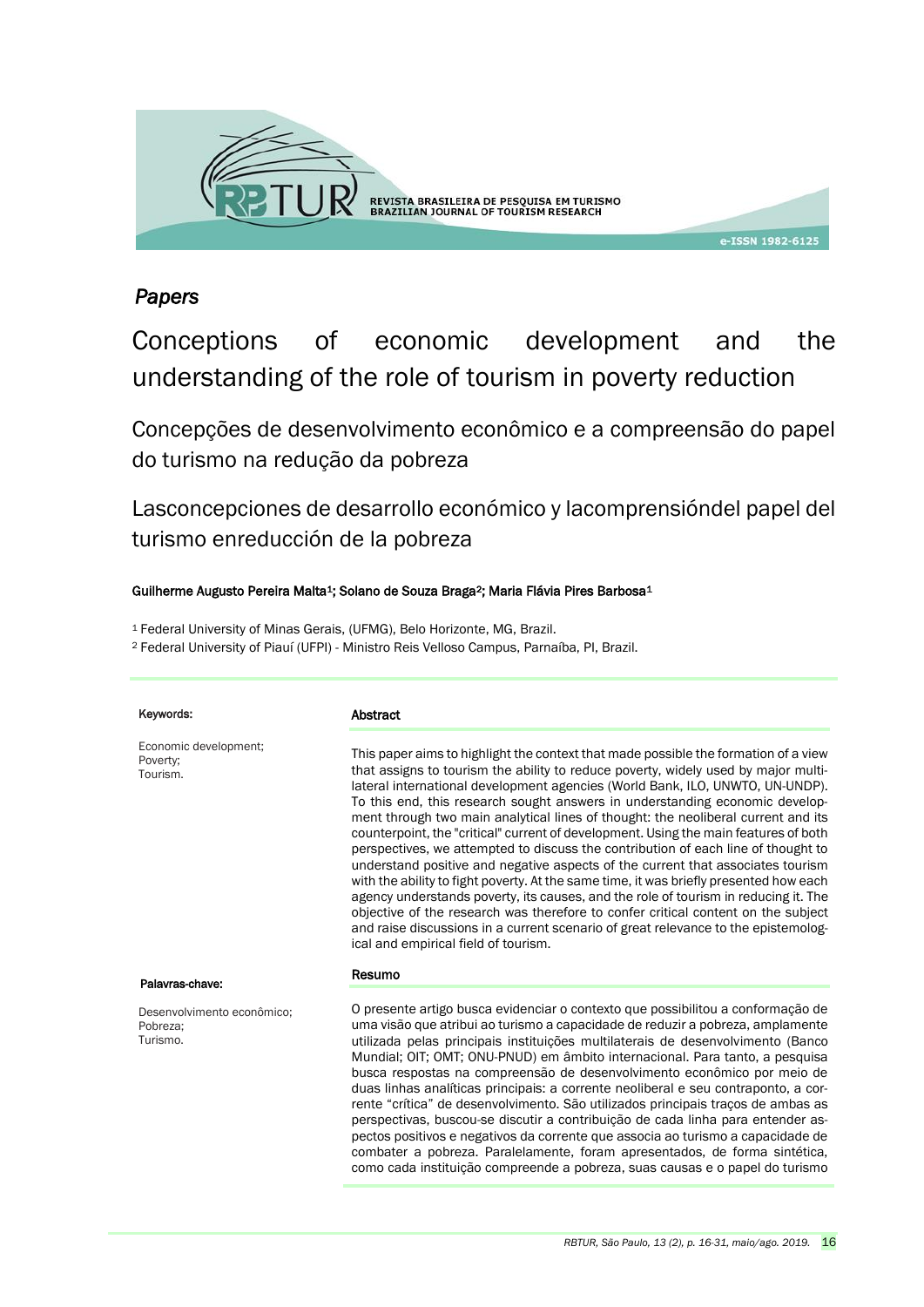para contribuir em sua redução. O objetivo consistiu, assim, em conferir conteúdo crítico a temática e suscitar novas discussões em um cenário ainda atual e de grande relevância para o campo epistemológico e empírico do turismo.

#### Palabras clave:

Desarrollo económico; Pobreza; Turismo .

Peer-reviewed article. Received in: 12/09/2018. Accepted in: 22/11/2018.



#### Resumen

En este artículo se pretende mostrar el contexto que permitió la conformación de una visión que se otorga al turismo la capacidad de reducir la pobreza, ampliamente utilizado por las principales instituciones multilaterales de desarrollo (Banco Mundi-al, la OIT, la OMT, ONU-PNUD) a nivel internacional. Por lo tanto, buscamos respues-tas para entender el desarrollo económico a través de dos líneas principales de análisis: la corriente neoliberal y su contrapunto, la línea de pensamiento "crítica" de desarrollo. El uso de las principales características de ambas perspectivas, se intentó analizar la contribución de cada línea para entender los aspectos positivos y negati-vos de los vínculos actuales con el turismo la capacidad para combatir la pobreza. Al mismo tiempo, se presentan, de manera resumida, la forma en que cada institución entiende la pobreza, sus causas y el papel del turismo para contribuir a su reducción. Se intentó, por lo tanto, dar un contenido crítico a lo tema y criar nuevas discusiones en un escenario aún actual y de gran relevancia para el campo epistemológico y empírico de turismo.

 How to cite: Malta, G. A. P.; Braga, S. S.; Barbosa, M. F. P. (2019. *Conceptions of economic development and the understanding of the role of tourism in poverty reduction*. *Revista Brasileira de Pesquisa em Turismo, São Paulo,* 13 (2), p. 16-31, maio/ago. <http://dx.doi.org/10.7784/rbtur.v13i2.1513>

#### 1 INTRODUCTION

In the current context, given the importance of seeking alternatives for achieving poverty reduction, tourism emerges as an economic activity with great possibilities of economic development for the so-called "backward" countries (Pérez, Medina-Muñoz & Medina-Muñoz, 2014). Due to the recent interest of governments and social science professionals, there is a significant increase in academic research focusing on development and poverty alleviation by tourism (Pérez et al., 2014); (Tomazzoni, 2007); (Gil, Oliva & Silva, 2009); (Dredge & Lohmann, 2012). The discussion about tourism and the roles assumed by this economic activity is, therefore, a relevant topic that makes great contributions to the epistemological strengthening of the search field. Since 1990, the World Tourism Organization (UNWTO) has expanded its efforts to promote the so-called "sustainable tourism development" in order to contribute to poverty reduction worldwide (Lima, Eusebio & Amorim, 2011). In addition to that, the same organization has promoted several initiatives and programs in which tourism would become a development tool (Pérez et al., 2014).

Considering the initial approach to the development theory, in view of the vast literature that discusses its genesis and developments in the last decades, this article seeks to (re)visit two of the main currents of thought, drawing attention to the vision of poverty and the role of the State in this regard. From this perspective, we discuss the relationship between the international perspective that considers tourism as an economic activity capable of reducing poverty, especially in developing countries, and the theoretical nuances that support or criticize such assertion. As (Archer, 1995); (Durbarry, 2002); (Castro, Molina & Pablo, 2013); (Fletcher & Archer, 1991); (Hall & Jenkins, 2004); (Sinclair, 1998); (Uysal & Gitelson, 1994); (West, 1993) and other authors point out, tourism "is considered an economic activity with the potential to stimulate global economic growth due to its complementarity with other economic activities, its contribution to gross domestic product (GDP), the creation of jobs and generation of foreign currency, etc." (Cárdenas-García; Sánchez-Rivero e Pulido-Fernándes, 2015, p. 207). Similarly, (Du & Lew, 2016) also claim that "most studies find a positive long-run association between tourism development and economic growth" and quote as examples studies conducted in Greece (Dritsakis, 2004), Italy (Massidda & Mattana, 2013), Mauritius Islands (Durbarry, 2002), Spain (Balaguer & Cantavella-Jorda, 2002), Taiwan (Kim, Chen & Jang, 2006), Turkey (Gunduz & Hatemi-J, 2005 and; Ongan & Demiroz, 2005), four Pacific Island countries (Narayan et al., 2010), seven Mediterranean countries (Dritsakis, 2012), twenty-one Latin American countries (Eugenio Martin, Morales & Scarpa, 2004), fifty-five countries of the Organization for Economic Cooperation and Development (OECD) and non-OECD countries (Lee & Chang, 2008), and other one hundred and forty four countries (Cárdenas-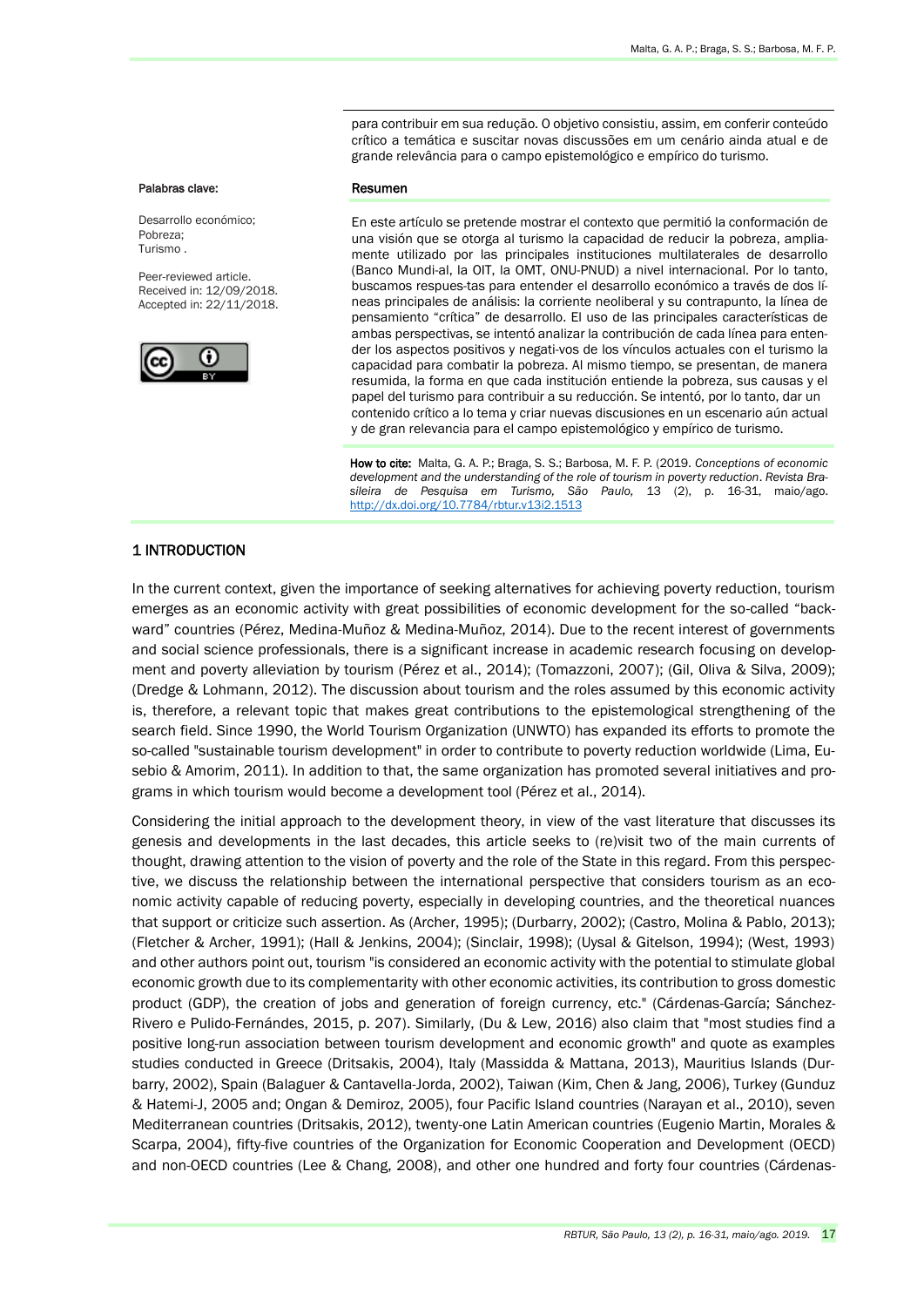García, Rivero & Fernández, 2013), (Du e Lew, 2016). For that, the historical-conceptual view and contributions from the neoliberal and critical perspectives on the topic of development are presented, highlighting the main characteristics of each of them. These approaches were chosen because they are related to the topic of development and contribute to the understanding of tourism activity.

The main objective of this paper is to highlight the characteristics of the mentioned lines of thought on development, which influenced, directly and indirectly, the construction of a favorable/unfavorable view regarding the ability of tourism to reduce poverty. At the same time, the paper sheds light on the discussion of tourism as a poverty reducing agent, pointing to the trajectory that the activity has undergone in recent years, to become a policy object of institutions such as the International Labor Organization (ILO), the World Bank (WB), the United Nations (UN), via the United Nations Development Program (UNDP) and, finally, the World Tourism Organization (UNWTO).

The subject therefore calls for further investigation that may contribute to the maturation of a more concrete approach that considers the dimension of conflict and contradiction that tourism, as an economic activity, may trigger in a given territory. Thus, the elaboration of the present article is organized along two main lines, namely: a) the theoretical explanation of development approaches, specifically the neoliberal vision, main mode of regulation of the capitalist accumulation system from the perspective of scholars from schools of economic thought about the causes, problems, and possibilities of development; and the critical view, anchored, above all, in the Marxist perspective and in the dependence theory; b) discussion of such theories and their respective views on development, poverty, and the role of the State in the construction of a favorable argument about the role of tourism in development strategies in the international political context.

#### 2 APPROACHES TO THE TOPIC OF DEVELOPMENT

The concept of economic development has its historical roots in classical economics, that came into prominence from the end of the eighteenth century. The study and discussion of economic development, however, took place preponderantly in the first half of the twentieth century. As already widely discussed in the literature on development, the discussion of this topic gains significance especially in the post-World War II period (Arndt, 1987); (Allen & Thomas, 2000); (Mallorquin, 2005); (Teixeira, 2009); (Agarwala & Singh, 2010).

The main objective of this theory was to explain, from a macroeconomic perspective, the causes and mechanisms of the persistent increase in labor productivity and how this affects the organization of production and also how the social product is distributed and used (Furtado, 1984). According to Hirschman (1961, p. 49), the economics of development, as a formally organized discipline at the time, is born as a branch of economic science "a little more than a generation ago, under the distant gaze–half skeptical, half envious– of a certain number of other social sciences". The beginning of its progress and theoretical expansion will be observed during the 1940s and 1950s, when several essential concepts and models were created that served the new discipline and fed various controversies, responsible in part for its evolution.

The balance of this period can be considered as much more positive for the economics of development, as a theoretical discipline, than for the object of its research, that is, the economic development of the poor regions of the planet (Hirschman, 1984). Due to this, it is possible to observe the conformation of a vast critical arsenal that has lent itself to undermining the sustaining pillars of traditional theories of economic development, especially since the second half of the twentieth century.

#### 2.1 The neoliberal perspective of development

Among schools of thought that have become hegemonic, especially since the end of the 1970s, and considering the specific vision about the connection between development and poverty associated to the role of State, the "neoliberal thinking" stands out. This theoretical approach drew on the ideas and doctrines of Liberalism, which defends individual freedom against political power (Garcia, 2002). The liberal current loses strength as an effective politically doctrine and is limited to the work of a select group of isolated scholars scattered throughout the world. However, after World War II, at the same time as the emergence of the economics of development, liberal thinking gradually regains its former influence.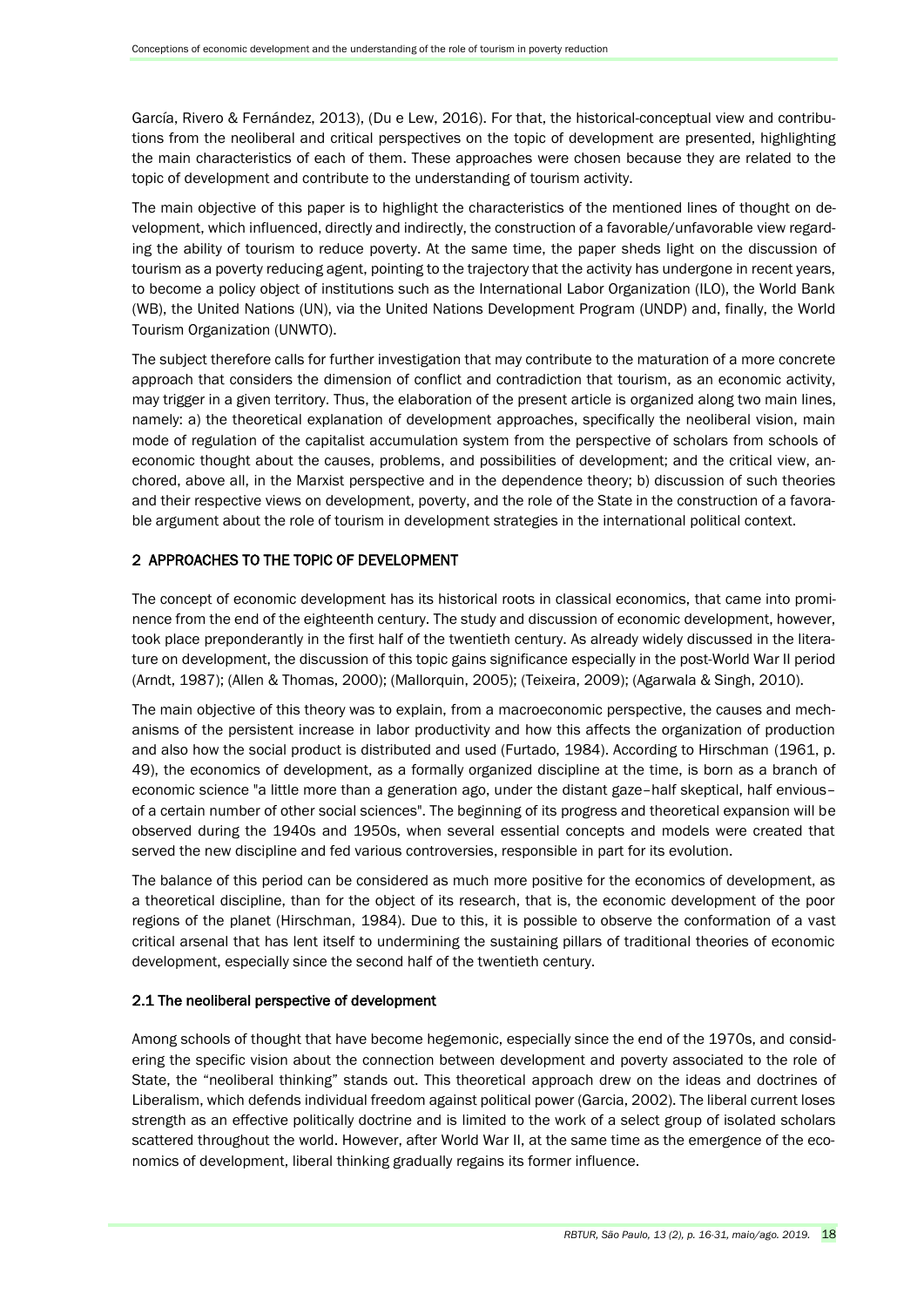In the view of (Garcia, 2002), neoliberalism translates into continuation and perfection of the old liberalism, achieving some relevance in the political field from the 1980s, notably on the measures taken by the Thatcher and Reagan governments, which, although very limited, were considered successful and subsequently imitated throughout the world. Thus, there is a resumption of free-market ideas, as formulated by Adam Smith, and, along with them, the comparative advantages advocated by David Ricardo are used as guidelines for economic growth or development (Faria, 2012).

In this sense, it is opportune to understand the notion of (minimum) State contained in the neoliberal thought, from the ideas of the two greatest exponents of this doctrine: Friedrich Hayek with the work "The Road to Serfdom" (book that inaugurated neoliberal thinking in 1944) and Milton Friedman who wrote "Capitalism and Freedom" and "Free to Choose". Contrary to the concept of welfare State—defined as the one which would guarantee the citizen a basic income for survival, as a political right, ensuring her/him food, education, and healthcare—Friedman (1977; 1980) and Hayek (1990) understood that the functions of the State should become less authoritarian and, above all, less paternalistic. Specifically, as regards Hayek's (1987) thought, the (minimum) State would have as one of its main functions to assist in the dissemination of knowledge and information, allowing greater economic mobility, without, however, favoring the centralization of power and decision in the sphere of State. In this way, it would remain to the State, in the understanding of these authors, to ensure the proper functioning of the market by ensuring order, through the elaboration of laws protecting private property, laws protecting freedom of speech, the maintenance of prisons and the defense of borders (Malaguti, 1998). Authors such as (Duménil & Levy, 2013) consider that neoliberalism can be understood as a multifaceted phenomenon, the result of a whole set of convergent historical determinants, being difficult to accurately determine its beginning. On the other hand, there is a clear consensus that the neoliberal current of thought consists of a new stage of capitalism, which emerges in the wake of the structural crisis of the 1970s.

The events associated with the dollar crisis, especially in the early 1970s, such as the fluctuation of exchange rates or the policies adopted during the dictatorships in Latin America, were the first manifestations of the "new" society and the economy of the post-war period (Duménil & Levy, 2013). Their rise and strengthening took place in parallel to the loss of the relative importance of representative democracy and the increase of attention to the free functioning of markets. As pointed out (Przeworski, 1991, p. 26): "[...] the market allocates resources to all uses more efficiently than political institutions. The democratic process is faulty and the state is a source of inefficiency. The state does not even need to do anything for inefficiencies to occur: the very possibility that it might do something is sufficient".

Therefore, the role assumed by the State in the neoliberal context, marked by its orientation towards privatizations and market deregulation, was characterized by the regulating nature of the actions of economic agents with specific interests, in which the public spirit was notably neglected (Przeworski, 1991).

Because it represents a deliberate political strategy, this current arises with the objective of reordering the relations between the hegemonic core of capitalism and other capitalist countries, in which the ideological paradigm (Tavares & Fiori, 1993) was based on the Anglo-Saxon model. In short, it can be said that neoliberalism, according to (Duménil & Levy, 2013, p. 18) "[…] was first established in the United States and the United Kingdom at the end of the 1970s, a crisis decade, a few years later in continental Europe and then around the globe". Especially in the 1980s and 1990s, neoliberalism, with its emphasis on market mechanisms, becomes the dominant way of thinking about development (Thomas, Dailami, Dhareshwar, Kaufmann, Kishor, Lopes & Wang, 2002).

In this new order, the problems posed by development, including the complexity of social, environmental, political, economic, or even cultural phenomena of the last nearly five decades since 1968, seemed not so relevant, since it was believed that societies, by organizing themselves based on this logic, would enable their markets to function freely, not repressing the action of individuals in the fulfillment of their own interests and, consequently, prosperity would be achieved (Reis, 2006). Barriers to free market, therefore, form the basis of the argument, in the neoliberal perspective, to explain the differences between developed and developing countries.

The main obstacles to development, according to the neoliberal perspective, are: the tradition concerning the continuity of non-market modes of organization; monopoly enterprises (industries and service providers);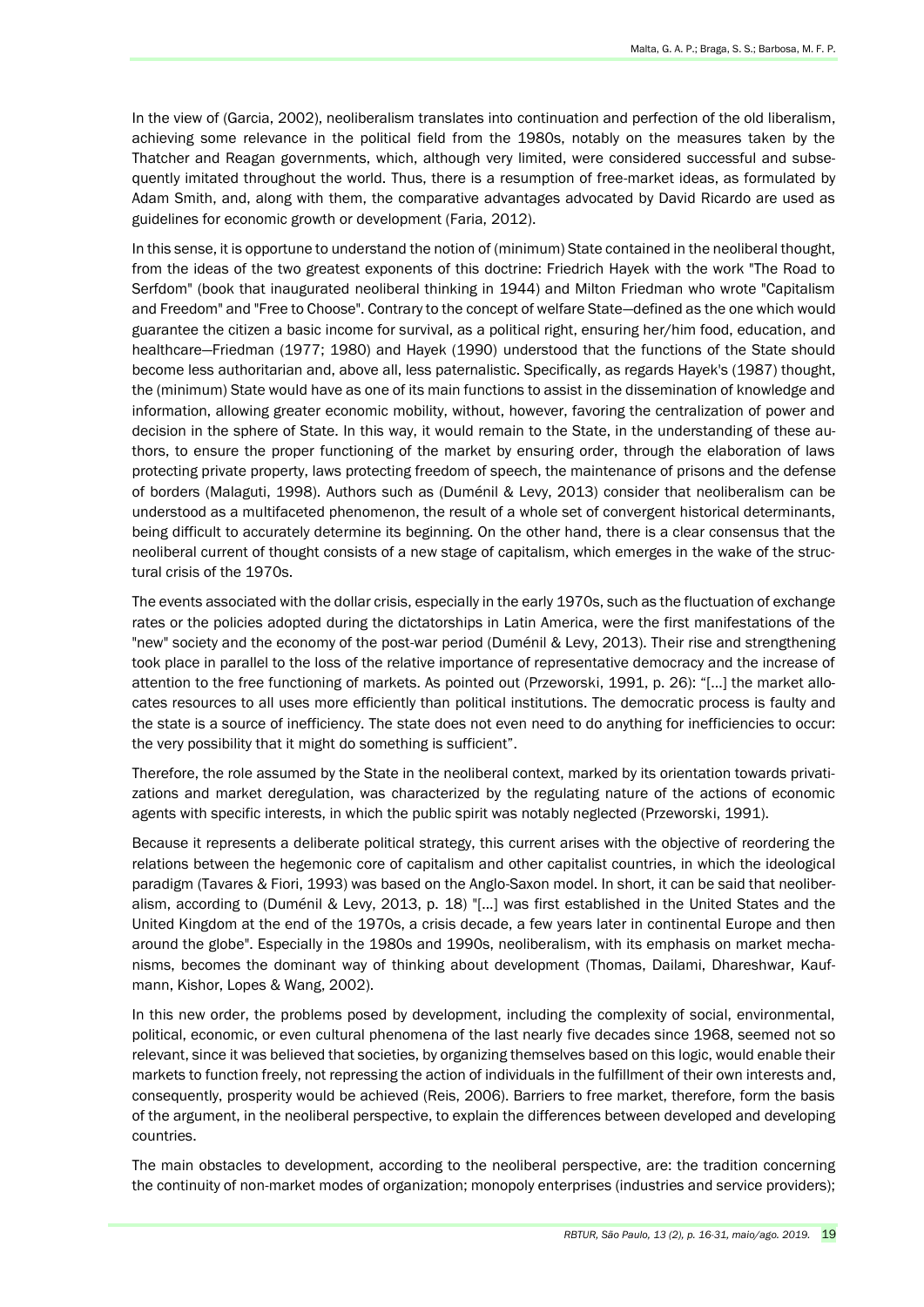and the monopoly of the workforce, characterized by State regulation and union presence (Faria, 2012). Policy orientations aimed at overcoming the obstacles to development and overcoming the crisis context of the 1980s, especially in peripheral countries, necessarily came from multilateral institutions, especially the International Monetary Fund (IMF) and the World Bank.

The international neoliberal order or neoliberal globalization, as (Duménil & Levy, 2013) point out, rely on the action of these international institutions that, through economic and political domination, seek to extract "surpluses" by imposing low prices on natural resources and investments in foreign exchange, whether on a stock exchange or in direct foreign investment. It should be noted that globalization must be understood as a process that has been long present in the history of capitalism. Thus, attention must be paid to geographic reorganization (in terms of expansion/intensification), which capitalism endures as a partial solution to its crises and impasses (Harvey, 2004). In this logic, globalization corresponds to a "new" phase of the same process intrinsic to the capitalist production of space, because it is related to recent historical geography.

Measures targeting developing countries—auspiciously named "Washington Consensus"—considered privatization and trade liberalization as ends and not only as means of achieving more equitable and democratic growth (Ugá, 2008). The direction of policies in this context, and because of the significant growth of some developing countries in the mid-twentieth century, is modified by the World Bank's recommendation for a "liberal" and "interdependent" world sense, with the motivation of poverty in sub-Saharan Africa and parts of Asia. Consequently, especially in Latin America, where the formation of Welfare State regimes was new, which established, albeit in part, universal social policies, it was possible to observe a growing substitution of the few social rights conquered by policies to combat poverty (Druck & Filgueiras, 2007). The results of neoliberal reforms at the end of the twentieth century directly affect the scarce merger between law and citizenship and between law and employment (Leguizamón, 2005).

The so-called "neoliberal governance", mentioned by (Leguizamón, 2005), consists of knowledge/power, practices, social relations, intervention devices, disciplining, and regulations, at different scales, both at the macro and micro political level promoted by the aforementioned "development" agencies. In Latin countries, this governance has promoted a minimal State and minimalist policies for the poorest of the poor (Leguizamón, 2005).

Poverty, in this context marked by the effects of neoliberal adjustment and policy plans, intensifies and diversifies, generating new forms of exclusion. Developmentalists believed that poverty reduction could happen by promoting "national" growth through import substitution, heavy industry incentive, and control over energy resources, however, poverty tended to increase relative and absolutely (Leguizamón, 2005). The impact of the adjustment in Latin America consisted of a paradox, as pointed out by (Arantes, 2004), which lowered the income of workers, while the costs of their social reproduction increased, in a context of low economic growth, which resulted in a context of political instability and governance crisis, to be resolved by the international development agenda. Even though the Washington Consensus has clearly failed to achieve its agenda, it is necessary to understand the adaptations made by international organizations when reviewing their strategies and incorporating elements into the criticisms in their own justification (Ugá, 2008). If, at a given moment, such institutions were favorable to the propagation of "modernity", structural adjustment, and neoliberal globalization, in the next moment, the dialogic emphasis changed to the elimination of poverty, foreseen, particularly, by the United Nations Development Program (UNDP) and the World Bank.

The view of poverty assigns to economic growth and free market forces a central role in creating well-being and, by association, to the measures that will lead to its relief. In the neoliberal view of the construction of public policies, poverty is defined in terms of lack of income and basic assets. The "fight against poverty" assumes a strong ideological content, occupying diverse policies at both global and local levels, often motivated by multilateral development agencies. However, the results achieved with such policies were not necessarily aligned with the objectives, especially regarding poverty reduction. The expansion of tourism as an "economic activity positively influences the economic growth of a country; however, the most important issue for the country in question is whether this economic growth is capable of putting in place a more general process, the economic development of the population"(Cárdenas-García et al., 2015, p. 207).

In this context, the defense of the idea of tourism as a tool capable of assisting in the global effort to reduce poverty, that is to say, "tourism can generate increase and redistribution of income through the marketing of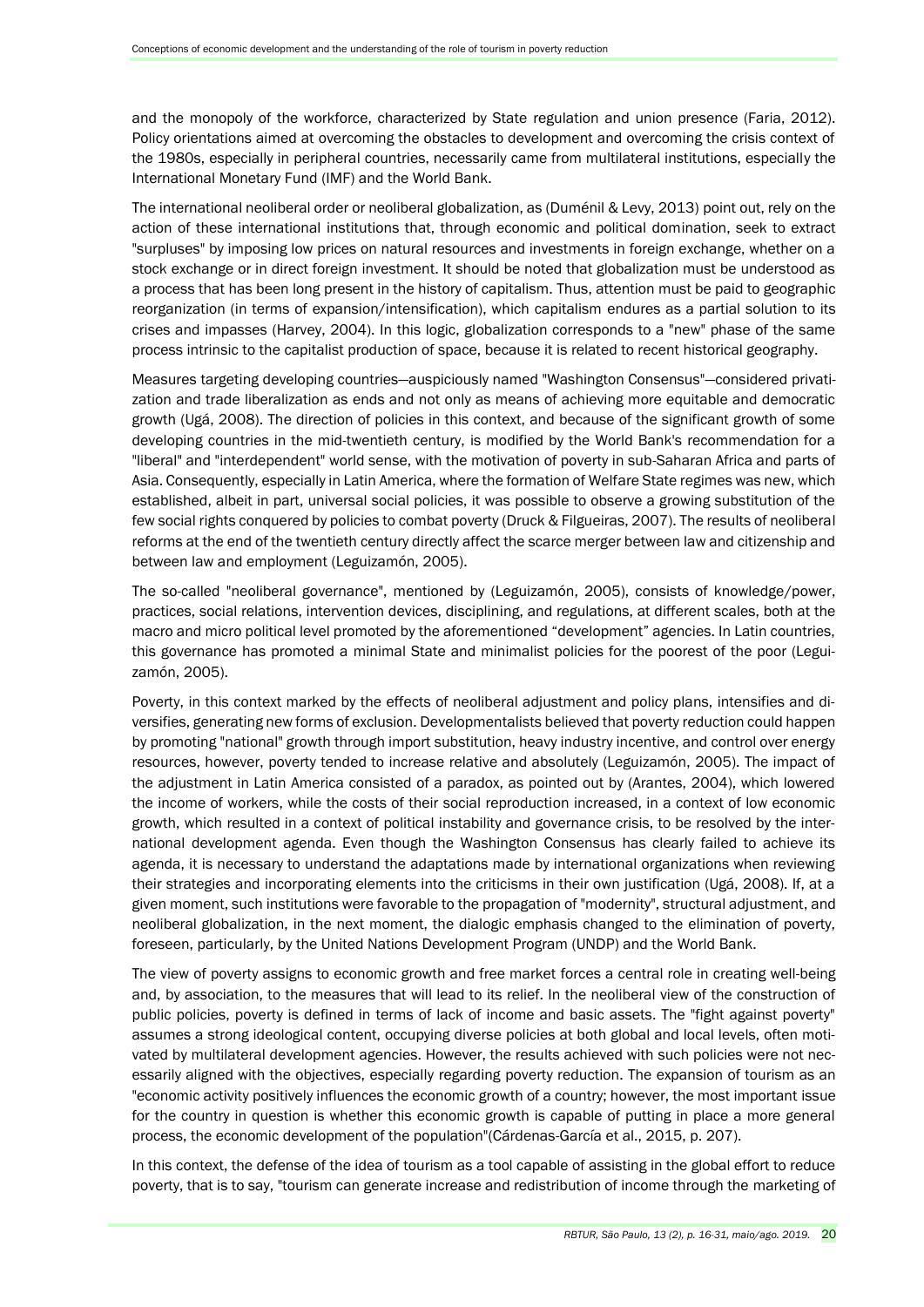goods and services consumed by tourists" (Santos & Pereira, 2018, p. 84). The origin of the discourse in favor of mass tourism as an opportunity in the fight against poverty has a close relation with neoliberal theory, since, as already mentioned, it was believed that a radical elimination of poverty could be achieved through globalization and liberalization of markets. "Most international organizations argued that tourism can be conceived as a tool for economic development in many regions of the world. In addition, many contributions from the economic literature recognize the potential of tourism in this regard" (Cárdenas-García et al., 2015, p. 206). In regions with low human development index (HDI), the association between tourism, development and poverty reduction projects is mentioned in several articles and some authors even call it the "inseparable trilogy formed by tourism, development, and sustainability" (Burne, Dachary & Vallarta-México 2004, p. 161).

In agreement with (Cárdenas-García et al., 2015) it is possible to identify the existence of two opposing points of view regarding the conception of tourism as an instrument of socioeconomic progress. However, the author himself warns against the danger of a radical view on any of the existing aspects: "tourism is not the magic and automatic solution for all countries that seek to increase their levels of well-being, but it is also not true that tourism is unable to become a tool for progress"(Cárdenas-García et al, 2015, p. 206).

#### 2.2 Critical view of development

As a reaction to the hegemonic logic in many economic development projects, generally established topdown, without the participation of the affected communities, criticism takes over, especially since the 1960s, in which heterodox and developmentalists question the "promised" economic and social results through these elaborated theories and practices (Santos, 2005). Such criticisms, according to (Bastos & Britto, 2010, p. 30), "were raised from the analysis of data on employment, income distribution and poverty". It was questioned the results achieved by development, having as inflection point the fact that, after at least four decades since its formation as discourse, its efforts did not work and, contrary to what was supposed, the inequalities worsened.

National programs of semi-peripheral and peripheral countries, as well as the international aid programs, are also the targets of criticism since the main objective and usual modus operandi of such a strategy was to accelerate the economic growth of underdeveloped countries to "eliminate the gap" between these and developed countries (Cypher & Dietz, 1997 *apud* Santos, 2005). The most striking criticism of development in this sense lies in the excessive emphasis given to macroeconomic results, which neglect other objectives, especially those of a social, economic, and political nature, especially "[...] democratic participation in decision-making, the equitable distribution of the gains of development and the preservation of the environment" (Santos, 2005, p. 45).

In this perspective, "post-development" authors assume that the idea of development will always be unfair, however, it never worked, and so far, has clearly failed in its goals. "Development", in the critical conception formulated by these authors, is described as that idea which, for several decades, was: "[...] as a towering lighthouse guiding sailors towards the coast, which oriented emerging nations in their journey through postwar history. No matter whether democracies or dictatorships, the countries of the South proclaimed development as their primary aspiration after they had been freed from colonial subordination" (Sachs, 2000, p. 11). More than a simple socioeconomic enterprise, development is identified as a myth that comforts societies and a fantasy that unleashes passions (Sachs, 2000).

Because of its strong ideological load used for domination of underdeveloped countries by developed countries, it is believed that development, or rather its metaphor "gave global hegemony to a genealogy (lineage) of purely Western history, stealing from people with different cultures the opportunity to define their social life" (Esteva, 2000, p. 63). In this logic, the discourse permeated by development also translates the unequal relationship notably ethnocentric, established between civilizers and civilized, in allusion to the Marxist ideological matrix. North-South relations begin to be formulated through this model provided by development, in which the main frame of reference results in a mixture of generosity, blackmail and oppression, characteristic of policies aimed at the South.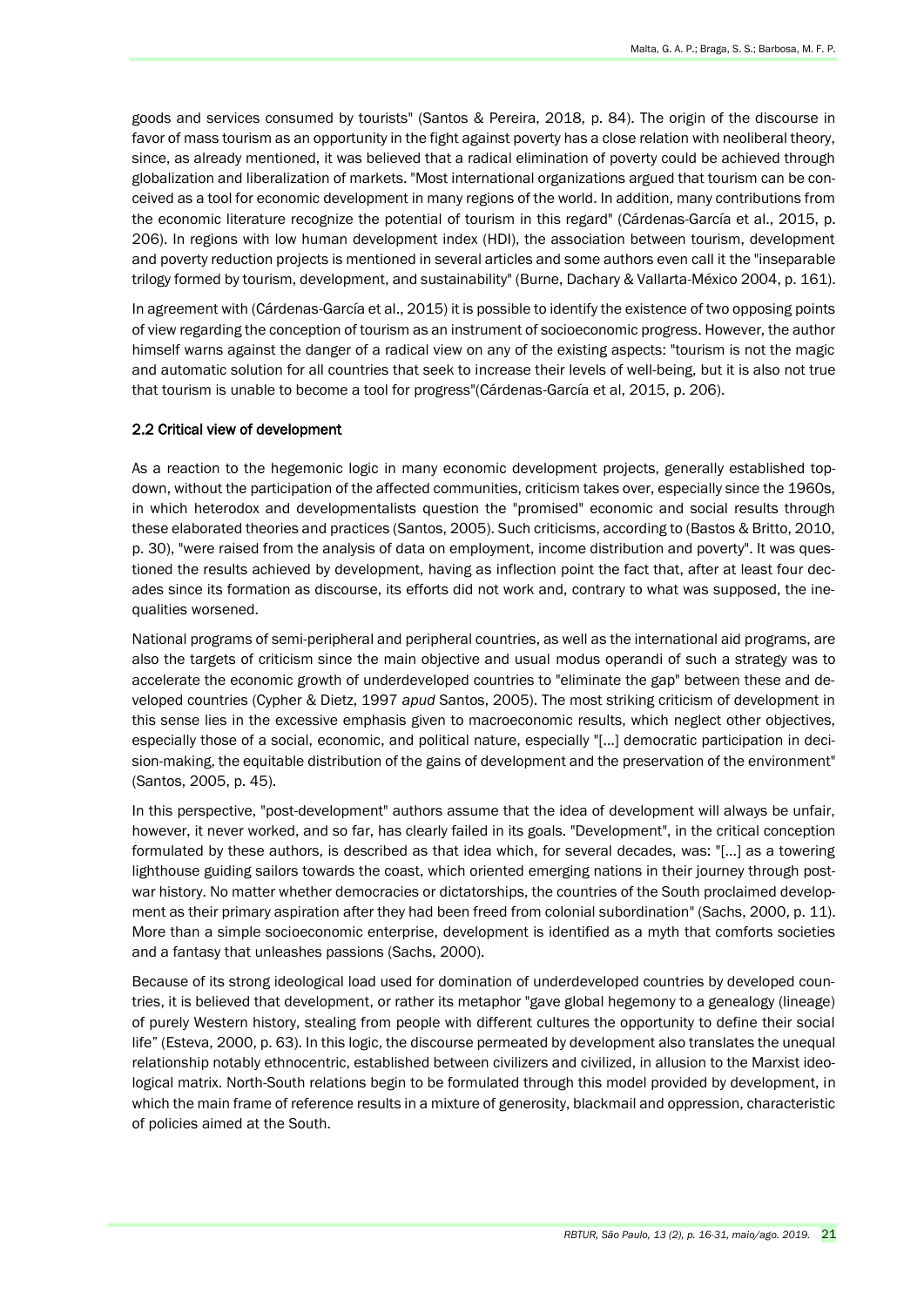In this ideological ground of strong rejection of the idea represented by economic development, alternative development theory gains strength through the proposals formulated by critics to the assumptions and results of conventional development programs implemented in the second half of the twentieth century. The theoretical emergence and strengthening of alternative development dates to the 1970s, when critically affiliated intellectuals, economic planning experts, and activists throughout the world began to elaborate reflections and organize events aimed at dissatisfaction with the traditional approach to development (Santos, 2005). It should be noted that the debates on "alternative forms of development" extended throughout the 1980s and 1990s and, until recently, represented one of the main currents in formulating ideas and critiques of neoliberal globalization.

In a similar vein to "post-development", the "alternative development" takes as its basis the severe criticism of the strict economic rationality that motivated thought as well as dominant development policies. It is interesting to note that one of the main points of questioning relates to the role of economics in society, which in the alternative view should not be understood as an independent sphere, but as an integral and dependent part of that same society, subordinating economic purposes to the protection of goods and values (social, political, cultural, and natural). The view on promoting development should thus include improving living conditions for the general population and for the marginalized sectors, in particular (Santos, 2005). Other perspectives are added to the debate and, therefore, in the formulation of policies, specifically the environmental and human dimensions of development. Values such as equality and citizenship are also often mentioned as inspiration for alternative development that prioritizes the inclusion of marginalized actors in production and access to the benefits generated by this process.

In any case, "alternative development" represents an unconventional approach, above all, by imposing limits on growth and subordinating it to non-economic imperatives. In this sense, the initiative and decision-making power on development, far from being exclusive competence of the State and economic elites, should be subject to scrutiny by civil society (Friedmann, 1992); (Santos, 2005). The "local scale" is therefore privileged both as an element of reflection and as a locus for social action. It is also noted the use of concepts such as sustainable development and ecodevelopment which—in addition to the dissatisfaction with the results of the development promise—represent some of the probable limits that were imposed on economic growth.

It should be recognized that addressing development necessarily means analyzing it in relation to capitalism. Thinking about new possibilities for development points, therefore, to the direct relationship with the current realities of capitalism on a global scale (Allen & Thomas, 2000). Drawing on other forms of economic organization that are not market-centric, nor in a centralized state-controlled regime, alternatives to collective initiatives are gaining ground, "usually embodied in popular economic organizations and companies of property and joint management that try to counter, on one hand, the separation between capital and labor and, on the other hand, the need to resort to state aid" (Santos, 2005, p. 47). By criticizing any action that refers to state paternalism, alternative development favors autonomous economic strategies, based on community empowerment and local solidarity networks.

The relationship with poverty in this line of thought, possibly influenced by the "subjective" and "participatory" approach, which rejects the traditional focus on consumption/income relationship, considering it reductionist and oblivious to the complex and diverse local reality experienced by poor people, entails its reliance on reciprocity mechanisms within the communities that, because of their precarious socioeconomic condition, are prevented from accessing them via the market (Santos, 2005); (Leguizamón, 2005).

The critical approach, represented here through the post-developmental and alternative approaches, clearly questions the interests and actions directed to the promotion of development, as advocated by multilateral institutions that gain strength and legitimacy in the neoliberal logic. However, some ideas represented by supposedly critical notions of "sustainable development" reinforce and merge with the main argument for the "pro-poor" character of tourism.

In frame 1, it is possible to verify, through the synthesis of main arguments, the positioning of the Neoliberal and Alternative currents as to the general understanding of development, the expressed vision about poverty and the role of the State for its respective reduction.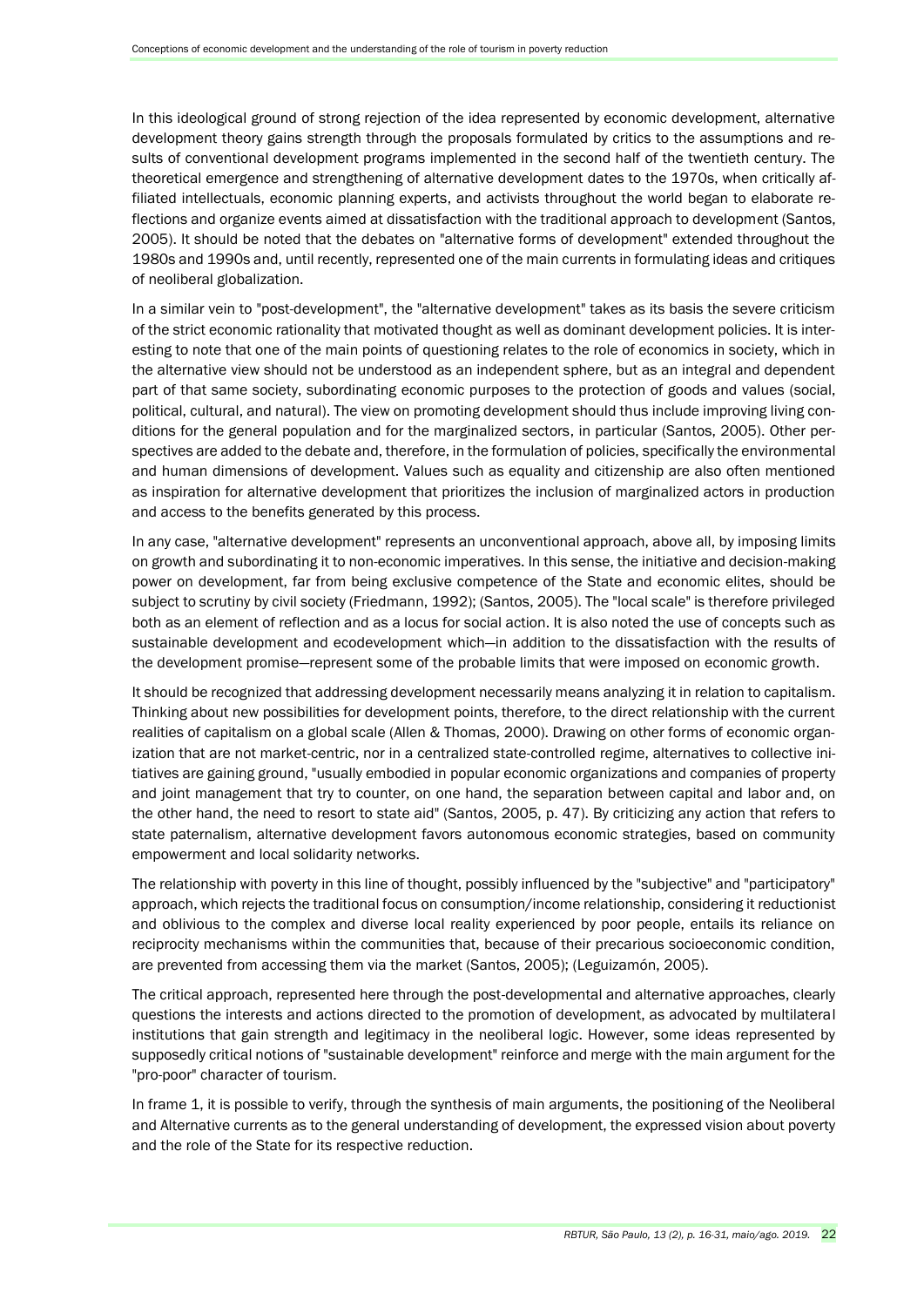| Development       | General understanding of deve-                                                                                                                              | Vision about poverty                                                                                            | Role of the state                                                                                                                                                                                             |
|-------------------|-------------------------------------------------------------------------------------------------------------------------------------------------------------|-----------------------------------------------------------------------------------------------------------------|---------------------------------------------------------------------------------------------------------------------------------------------------------------------------------------------------------------|
| model             | <b>lopment</b>                                                                                                                                              |                                                                                                                 |                                                                                                                                                                                                               |
| <b>Neoliberal</b> | Achieving development corre-<br>sponds to the idea of progress<br>and economic growth. It is directly<br>related to the free functioning of<br>the markets. | Poverty reduction would be<br>achieved through the crea-<br>tion of economic well-being<br>via the free market. | The State is assigned the mini-<br>mum role, acting only in the<br>regulation of the actions of the<br>dominant economic agents<br>and to conformation of a policy<br>of destitution of the social<br>sphere. |
|                   | Because of the failures accumu-                                                                                                                             | Poverty is aggravated and                                                                                       | Initiative and decision-making                                                                                                                                                                                |
| Critical          | lated by policies and discourses<br>that have used their hegemonic<br>notion, development is something<br>to be overcome, a myth that must<br>be abandoned. | is produced because of the<br>ethnocentric and unequal<br>relationship between North<br>and South countries.    | power over development<br>should not be the exclusive<br>competence of the State and<br>economic elites, but subject to<br>scrutiny by civil society.                                                         |

Frame 1 - Development models: general understanding and specific aspects

Source: The authors (2018).

The presentation of the characteristic elements of each model shows the different understandings of the roles and functions attributed to the State, revealing the established clear antithesis reaction. Therefore, the core of the critique of development promotion presented in Frame 1 refers to the search for improved living conditions for the general population, and for the marginalized sectors, in particular (Santos, 2005).

#### 3 METHODOLOGY

As part of the method undertaken here, works and authors were initially contemplated, especially in the field of Economics and Sociology, whose objective was to carry out a conceptual review of economic development and its currents of thought. The discussion in the first section provides the critical content needed for the analysis of tourism and the prevailing view of its role in development policies aimed at reducing poverty, as supported by international development agencies and institutions, targeted mainly at developing countries. Researches were conducted on the UN/UNDP, UNWTO, ILO, and World Bank websites, prioritizing documents that emphasized tourism to reduce poverty. It was also possible to draw up a schematic framework that seeks to highlight the vision on poverty and the role played by tourism from the perspective of the four institutions mentioned. At the end, we discuss some notes and conclusions on the subject.

## 4 TOURISM AND ITS PLACE IN THE INTERNATIONAL DEVELOPMENT DISCOURSE

At the international level, the construction of the image of tourism as a factor of development and state policy takes place from the second post-war period marked by the Cold War, the process of decolonization, the internationalization of the economy and, above all, the emergence of development as a political, economic, and social problem. In this context, (Capanegra, 2014) calls attention to the process of fusion between these external characteristics and the political and socioeconomic conditions of each nation in which tourism was promoted as public policy.

The process of elevating tourism to state policy, present in several underdeveloped countries, is related to the discourse created by the United Nations in the late 1960s, which consolidates the thesis that tourism mainly international—consists of a tool that leads to development, especially in developing countries. The creation and strengthening of such an idea, within the framework of international organizations and in the post-Second World War period, acquires a doctrinal character extended to underdeveloped countries through technical and financial assistance from these same organizations (Capanegra, 2014).

In this sense, it is evident that the contributions of development to poverty reduction and the mention of the specific link with tourism are especially strong since the 1990s. The construction of the "pro-poor" discourse, that is, tourism as a poverty-alleviation agent, has as its starting point the change in the 1997 development cooperation policy in the United Kingdom. The so-called "Overseas Development Administration (OSA)" is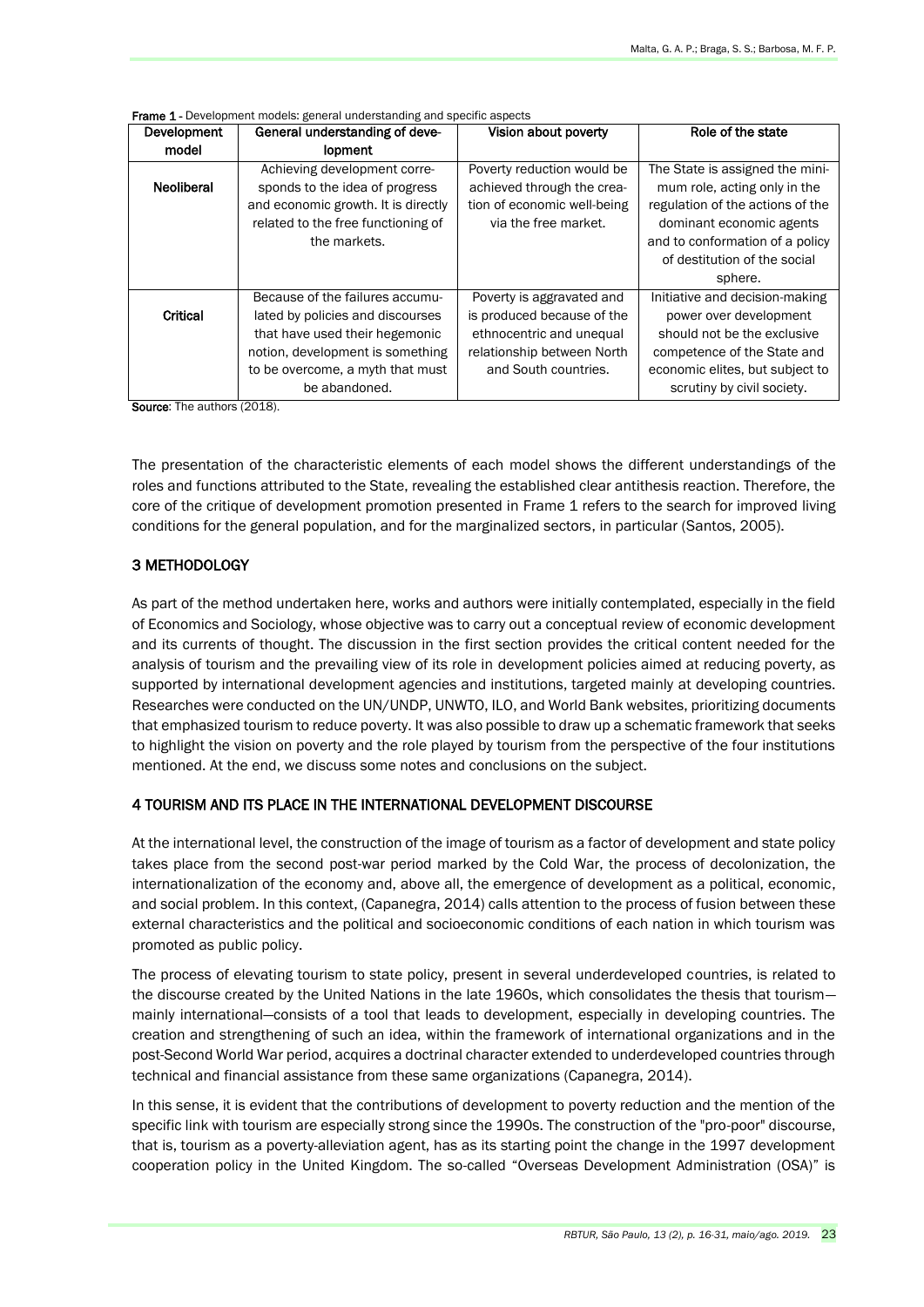renamed "Department for International Development (DFID)", and has acquired a high degree of governmental representation (Goodwin, 2013). This shift in policy orientation has made poverty reduction in developing countries the focus of their attention (Goodwin, 2013). The same department (DFID) stated at the time that its main objective was "to foster economic growth that would benefit the poor" (DFID, 1997, p. 2). In this statement, it is clear the influence of the world context and the then-prevailing discourse on intervention.

One of the main proponents of tourism poverty reduction (Goodwin, 2013) admits, however, that the means to achieve such a feat were far from radical and reflected the neoliberal consensus that dominated trade policy and economic development since the 1980s. The author acknowledges that the British government's focus on poverty reduction as a key element of its development policy was reflective of the growing international interest in this issue, rather than simply economic growth. The gradual escalation of this interest and the conformation of a discourse in its favor at the international level, in the 1990s, assumed a central position in bilateral and multilateral aid programs between the so-called developed and developing countries.

Specifically, in 1998, the British Government's Department of Environment, Transport and Regions, together with the United Kingdom's Cooperation Agency (DFID), commissioned the drafting of a document via companies such as Deloitte and Touche and Overseas Development Institute (ODI), whose topic was Sustainable Tourism and the Elimination of Poverty (Faria, 2012); (Goodwin, 2013). The document was drafted as a demand by the United Nations Commission on Sustainable Development (CSD7) to facilitate consultation with stakeholders involved in building the UK policy on sustainable tourism and poverty elimination (Goodwin, 1998; 2013). In other words, it was sought, according to (Faria, 2012, p. 58), "[…] to investigate the scope of international tourism originating in the United Kingdom in the alleviation of poverty in the tourist destinations visited". What was at issue was how to promote the inclusion of poverty elimination objectives in the promotion and growth of world tourism, which leads to the emergence of the term Pro-Poor Tourism (PPT) in the International Center for Responsible Tourism. This new orientation, which aimed to place "poverty at the center of the tourism agenda", culminated in the creation, in 1999, of the Pro-Poor Tourism Partnership, which has as founding members Caroline Ashley and Harold Goodwin (Ashley & Goodwin, 2007).

One of the main arguments used to strengthen this view is the saying that in tourism, unlike most current economic activities, there is the tourist's (consumer) dislocation to "consume" the product directly at its point of production (tourist destination) (Ashley, Boyd & Goodwin, 2000); (Goodwin, 2013). It would therefore be at the destination level that opportunities should be maximized for the local population to enjoy the benefits generated and, thus, tourism, understood as an "export industry" (Goodwin, 2013), would contribute to poverty reduction.

The recipe would be to increase the economic impacts of tourism at the local level, while at the same time mitigating the negative social, cultural, and environmental impacts generated by the performance of the activity. The principles and guidelines that specifically aim at increasing economic impacts at the local scale, in the view of authors who advocate poverty reduction by tourism, are associated with the approach of the Pro-Poor Tourism, supposedly intended to contemplate the share of the population, which should benefit from the activity. As a factor of economic development, tourism can generate increase and redistribution of income through the marketing of goods and services consumed by tourists (Santos & Pereira, 2018).

This perspective for the development of tourism is conceptualized as one that would hypothetically result in greater net benefits for the poor. The authors who defend this idea make it clear that PPT is not a product sector or tourism typology, but an approach to the development of tourism and its management (Ashley et al., 2000). Authors such as (Fennell, 2006) and (Maranhão & Azevedo, 2011) believe that PPT emerges as a different proposal from other forms of sustainable and alternative tourism, since it focuses on the activity developed in the Southern Hemisphere and on the way of looking at poverty as a social problem. As a social development factor, tourism activity can contribute to the increase of direct and indirect jobs, maintaining the protection and preservation of the historical-cultural and environmental heritage (Silveira, 2008 *apud* Santos & Pereira, 2018, p. 84).

In the context of the emergence of the concept, (Ashley et al., 2000, p.1) state that "since the mid-1980s, interest in green tourism, ecotourism, and community-based tourism has grown on the part of agencies planning tourism within governments". The contribution of tourism to poverty alleviation, according to the authors that defend this approach, is independent of the type of tourism and, in fact, should be associated with any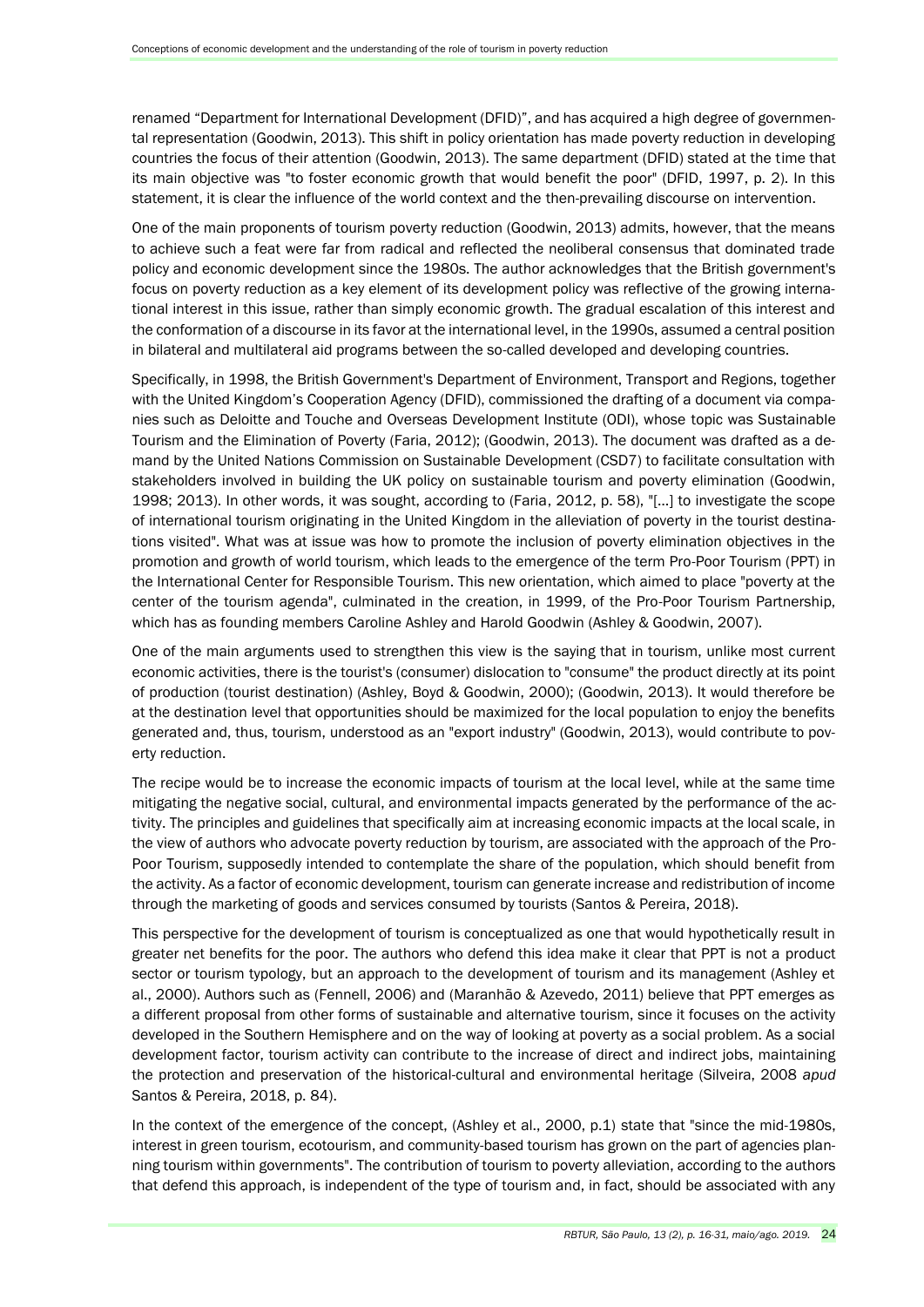tourism promotion initiative. However, the negative impacts of the activity should not be overlooked, such as the fact that the insertion of international tourism in peripheral regions has, above all, a destabilizing effect, and a disruption of preexisting economies (Ouriques, 2012).

Complementarily, one can cite the analysis by (Faria & Hidalgo, 2013), mentioning the possibilities of how tourism could act in favor of the poor. The first analysis indicates that any action that benefits the poor is positive, even though it may increase inequality. For these authors, the view advocated by (Goodwin, 2013), due to some contradictions that arises mainly from the point of view of distributive justice, is therefore inopportune in view of the current context in which inequalities deepen (Faria & Hidalgo, 2013). The second possibility, broadly speaking, indicates that pro-poor measures should be equitably distributed, contributing to poverty reduction on a global scale. It should be noted that even if the inconsistencies of the first approach disappear, it is necessary, as (Faria & Hidalgo, 2013) point out, a policy strongly in favor of redistributive processes, as well as a thorough analysis of negative impacts, which is not a very simple task.

Given the context of construction of the approach offered by PPT, the World Tourism Organization (UNWTO), in view of the 8 Millennium Development Goals (MDGs) established by the UN, creates Sustainable Tourism-Eliminating Poverty Initiative (ST-EP). The program aims to strengthen previous UNWTO actions aimed at encouraging "[…] sustainable tourism—social, economic, and ecological—with activities that specifically alleviate poverty, deliver development and create jobs for people living on less than a dollar a day" (OMT, 2008, p. 6). The vision advocated by the UNWTO and replicated in policies that use tourism as a driver of poverty reduction, emphasizes the inclusion by labor of parcels of the population hitherto socially and economically excluded. In a similar way, the World Bank defends the capacity of tourism, particularly in poor regions, to generate jobs and increase the insertion of families excluded from the labor market, particularly for women and young people by providing a skilled workforce that works in the tourism chain.

In a study titled "Toolkit on Poverty Reduction through Tourism", published in 2011 and commissioned by the International Labor Organization (ILO), it is highlighted the importance of tourism in job creation and poverty reduction in rural areas of developing countries and least developed countries (LDCs). (Boisier, 1996, p. 33) points out that regional development results from "a sustained change process whose ultimate goal is the permanent progress of the region, of the regional community as a whole and of each individual residing in it".

The study, on the other hand, argues that while tourism generates jobs and contributes significantly to economic growth, it does not constitute an automatic formula for poverty reduction. The toolkit points out that developing countries should emphasize the sector in their National Poverty Reduction Strategy Papers (NPRSP). At the same time, financial institutions should recognize the impact of tourism on their support strategies, which requires the involvement of all stakeholders through intensive social dialogue. Therefore, the dependence of the political will on the part of the State to emphasize the effectiveness of such recommendations is again emphasized, considering its role in the structure responsible for poverty production/reproduction and reduction.

In addition, it is necessary, according to (Sen, 2010), to reflect on what the market would be and what it would mean to have access to it. It is important to conceptualize and characterize this element better, remembering that the State (and its agents) would be the main mechanism limiting the generation of poverty and inequity that foment markets without regulation (Cimadamore, 2007). It is clear, therefore, that the thinking of the "pro-poor" group has influenced institutions in the design of policies for tourism, with emphasis on the UNWTO and the International Labor Organization (ILO) (see Frame 2). However, it is worth noting that this movement is associated with a global effort to find alternative proposals for poverty eradication.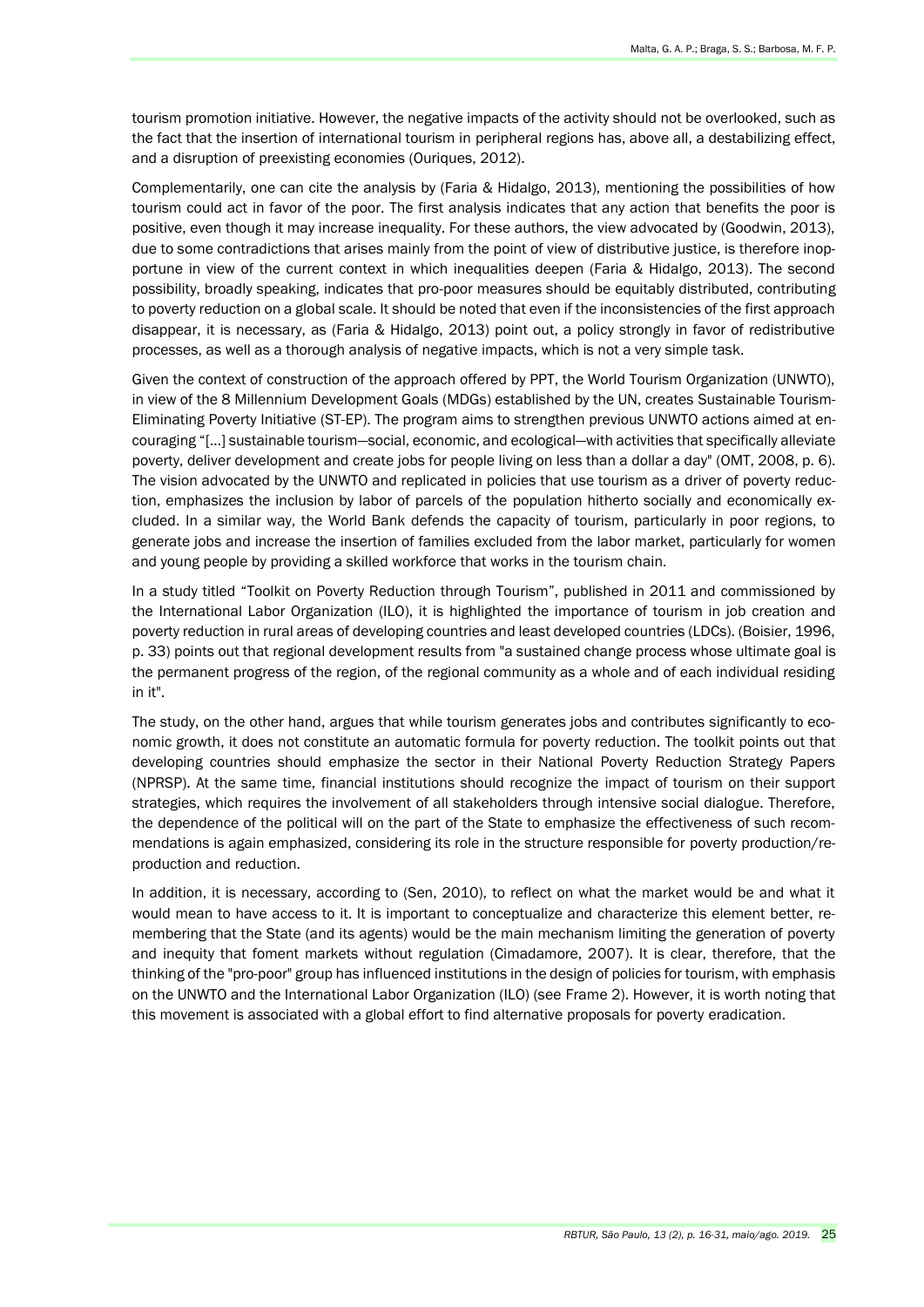|              | <b>World Bank</b>                                                | <b>UNDP</b>                   | <b>ILO</b>          | <b>UNWTO</b>        |
|--------------|------------------------------------------------------------------|-------------------------------|---------------------|---------------------|
|              |                                                                  |                               |                     |                     |
| Central      | "Fight against poverty"                                          | "Human development"           | "Decent and pro-    | "Sustainable        |
| <b>Topic</b> |                                                                  |                               | ductive work"       | tourism for the     |
|              |                                                                  |                               |                     | elimination of      |
|              |                                                                  |                               |                     | poverty"            |
| Poverty      | Monetary definition (poverty                                     | "Human Poverty" deprivation   | Poor worker         | Disadvantaged       |
|              | line) (1990) and "multidi-                                       | of human abilities            |                     | people with no      |
|              | mensional poverty" (2000)                                        |                               |                     | job opportunities   |
| Causes of    | Lack of resources ("assets")                                     | Poor governance, lack of op-  | Lack of decent      | Lack of initiatives |
| poverty      | and opportunities, as well as                                    | portunity, and personal fac-  | jobs                | that insert the     |
|              | constraints generated by in-                                     | tors (such as variations in   |                     | poor in the pro-    |
|              | stitutions (both in terms of                                     | the way resources are con-    |                     | duction chain       |
|              | "capacity constraints").                                         | verted into capabilities)     |                     | (tourism)           |
| Role of      | Prioritize actions based on                                      | Integrate the poor into tour- | Generate employ-    | Generate employ-    |
| tourism in   | partnership between the                                          | ism activities through the    | ment, empower       | ment and boost      |
| poverty      | public and private sectors;                                      | generation of jobs and entre- | women, promote      | the integration of  |
| allevia-     | stimulate entrepreneurship                                       | preneurial opportunities.     | environmental sus-  | the poor through    |
| tion         | and effective support to mi-                                     |                               | tainability. (MDGs) | the creation of     |
|              | cro and small companies op-                                      |                               |                     | accessible oppor-   |
|              | erating in the sector.<br><b>Course: Adopted from (Ugó 2009)</b> |                               |                     | tunities.           |

| <b>Frame 2 -</b> Poverty, causes and the role of tourism in poverty alleviation |  |  |
|---------------------------------------------------------------------------------|--|--|
|---------------------------------------------------------------------------------|--|--|

Source: Adapted from (Ugá, 2008).

According to Frame 2, the main objective is to improve directly the quality of life of the populations involved in the programs aimed at productive inclusion through the generation of income and employment induced by tourism. According to the ILO toolkit (OIT, 2011), tourism is identified as responsible for three types of impacts on people affected by poverty: a) income generation; b) development of local/rural economies and people's livelihoods; and c) impact on the natural and cultural environment in which they live. Another aspect observed that deserves greater attention is the different perceptions regarding the use of tourism in poverty alleviation, with a focus on income and employment generation without, however, paying attention to the quality of the employment generated. In this sense, (Ouriques, 2012) points out that the general feature of tourism activities on the periphery of capitalism is low remuneration. Therefore, it is necessary to consider, based on the words of (Demo, 2003), that the vision on poverty used in government programs has a hidden interest, with the purpose of promoting welfare policies that focus only on material benefits, reducing the transfer of income in general.

## 4 CONCLUSION

The reflection presented here sought to bring the main theoretical and empirical evidence that culminated in the construction of a vision favorable to the ability of tourism to reduce poverty. For this, a brief discussion was held around two currents of thought about economic development, namely: the neoliberal perspective and the critical view of development, pointing out the main characteristics that contribute to the understanding of the subject.

The neoliberal current, a model that fits the context of the creation of the "pro-poor" discourse by tourism, makes clear the position favorable to the market and a distancing of measures that previously, albeit minimally, guaranteed some social rights. The role of multilateral development agencies is strengthened in this context and the motto of poverty reduction as a global goal becomes popular, even though the general conditions regarding social inequality and extreme poverty have hardly changed.

Tourism as an activity of global economic importance emerges as a mechanism capable of promoting socioeconomic development and contributing to the alleviation of poverty, especially in developing countries, a vision that widens within the neoliberal logic. On the other hand, however, we presented the critical approach to development, seeking to question the neoliberal paradigm and understand the role of the State to the detriment of market logic. Although the critical conceptions about development may differ in the understanding of development itself, that is, if something to be overcome, as in the post-developmental perspective, or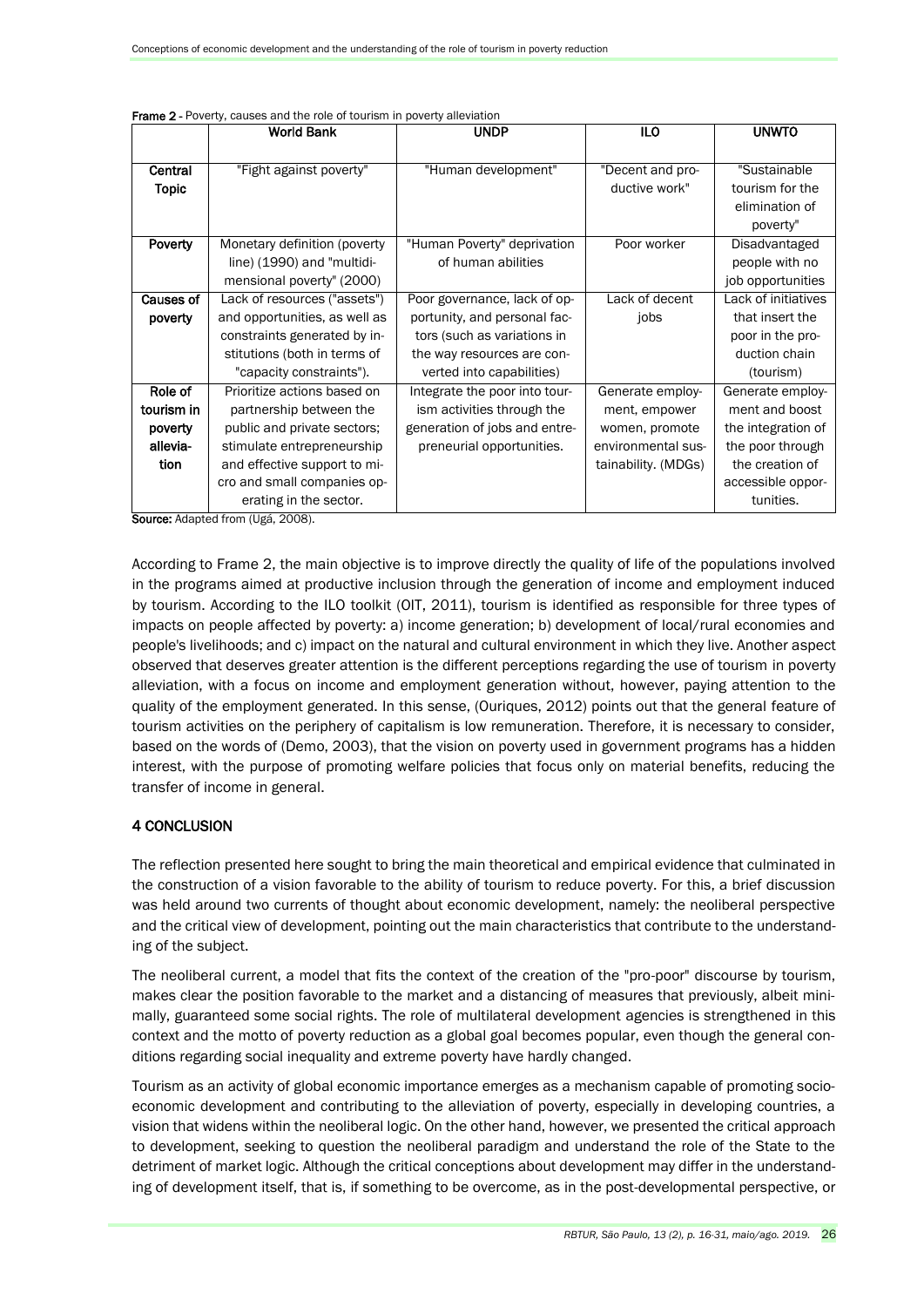that needs reformulations and adaptations, as in the alternative line, all aim at to question the limits of economic development and to highlight its limitations in the fight against poverty and inequalities between developed and developing countries.

Through the critical vision, we sought to draw attention to some of the weaknesses present in the neoliberal perspective and which provided the conformation of a discourse favorable to tourism as a tool capable of generating development and, consequently, reducing poverty in developing countries. We also emphasized how poverty and the role of tourism were addressed by examining documents prepared and disseminated by multilateral development agencies. Despite slight differences, it can be observed that the general tone of these agencies' discourse is the generation of employment and income through tourism as the main resource capable of contributing to poverty alleviation. The studies and authors that corroborate this approach and reinforce this supposed ability of tourism, do not question, on the other hand, about the genesis and foundation that support this view and even on the empirical evidence of such effects, also not questioning the kind of employment generated and the distribution of income associated with the activity.

It is therefore believed that beyond the mere reproduction of a discourse in line with the recommendations promoted by the international organizations (WB, UN, UNWTO etc.), it is essential to understand the mechanisms of production and reproduction of poverty, as well as its current social construction, for so, check their limitations and perhaps propose likely solutions.

#### **REFERENCES**

Agarwala, A. N., & Singh, S. P. (Org.). (2010). *A economia do subdesenvolvimento*. 2. ed. Rio de Janeiro: Contraponto.

Allen, T., & Thomas, A. (2000). *Poverty and Development into the 21st Century*. Oxford: The Open University.

Arantes, P. (2004). *Ajuste urbano: as políticas do Banco Mundial e do BID para as cidades latino-americanas*. Dissertação (Mestrado em Estruturas Ambientais Urbanas) – Faculdade de Arquitetura e Urbanismo, Universidade de São Paulo, São Paulo.

Archer, B. (1995). Importance of Tourism for the Economy of Bermuda. *Annals of Tourism Research*, 22(4)918-30. [https://doi.org/10.1016/0160-7383\(95\)00018-1](https://doi.org/10.1016/0160-7383(95)00018-1)

Arndt, H. W. (1987). Economic Development: A Semantic History. *Economic Development and Cultural Change*, Chicago, 29(3), 457-466. <https://doi.org/10.1086/451266>

Ashley, C.; Boyd, C.; & Goodwin, H. (2000). Pro-poor Tourism: Putting Poverty at the Heart of the Tourism Agenda. *Natural Resource Perspectives*, London, 51, 1-6.

Ashley, C., & Goodwin, H. (2007). *Turismo pro-pobre: ¿Qué ha ido bien y qué há ido mal?* El Salvador: Overseas Development Institute, 80-81.

Balaguer, J., & M. Cantavella-Jorda. (2002). *Tourism as a Long Run Economic Growth Factor: The Spanish Case*. Applied Economics, 34, 877-84. <https://doi.org/10.1080/00036840110058923>

Baldwin, R.E., & Meier, G.M. (1968). *Desenvolvimento econômico*. São Paulo: Mestre Jou.

Bastos, C. P., & Britto, G. (2010). Introdução. In: Agarwala, A. N., & Singh, S. P. (Org.). *A economia do subdesenvolvimento*. Rio de Janeiro: Contraponto, 7-41.

Becker, G. S., & Stigler, G. J. (1974). Law enforcement, malfeasance, and compensation of enforcers. *The Journal of Legal Studies*, 3(1), p. 1-18. <https://doi.org/10.1086/467507>

Boisier, S. (1996). *Em busca do esquivo desenvolvimento regional: entre a caixa-preta e o projeto político.*  IPEA - Planejamento e políticas públicas, n. 13, 111-147

Brasil. Ministério do Turismo. (2005) *Turismo sustentável e alívio à pobreza no Brasil: reflexões e perspectivas*. Brasília, 2005. 24 p. Disponível em: <http://institucional. turismo.gov.br/mintur/Br/ministério/documentos/normas.cfm>. Acesso em 22 jul. 2015.

Burne, S.M.A., Dachary, A.C., & Vallarta-México, P. (2004). Sustentabilidad, pobreza y turismo ¿Oportunidad o necesidad?. *Estudios y Perspectivas en Turismo*, 13, 160-173.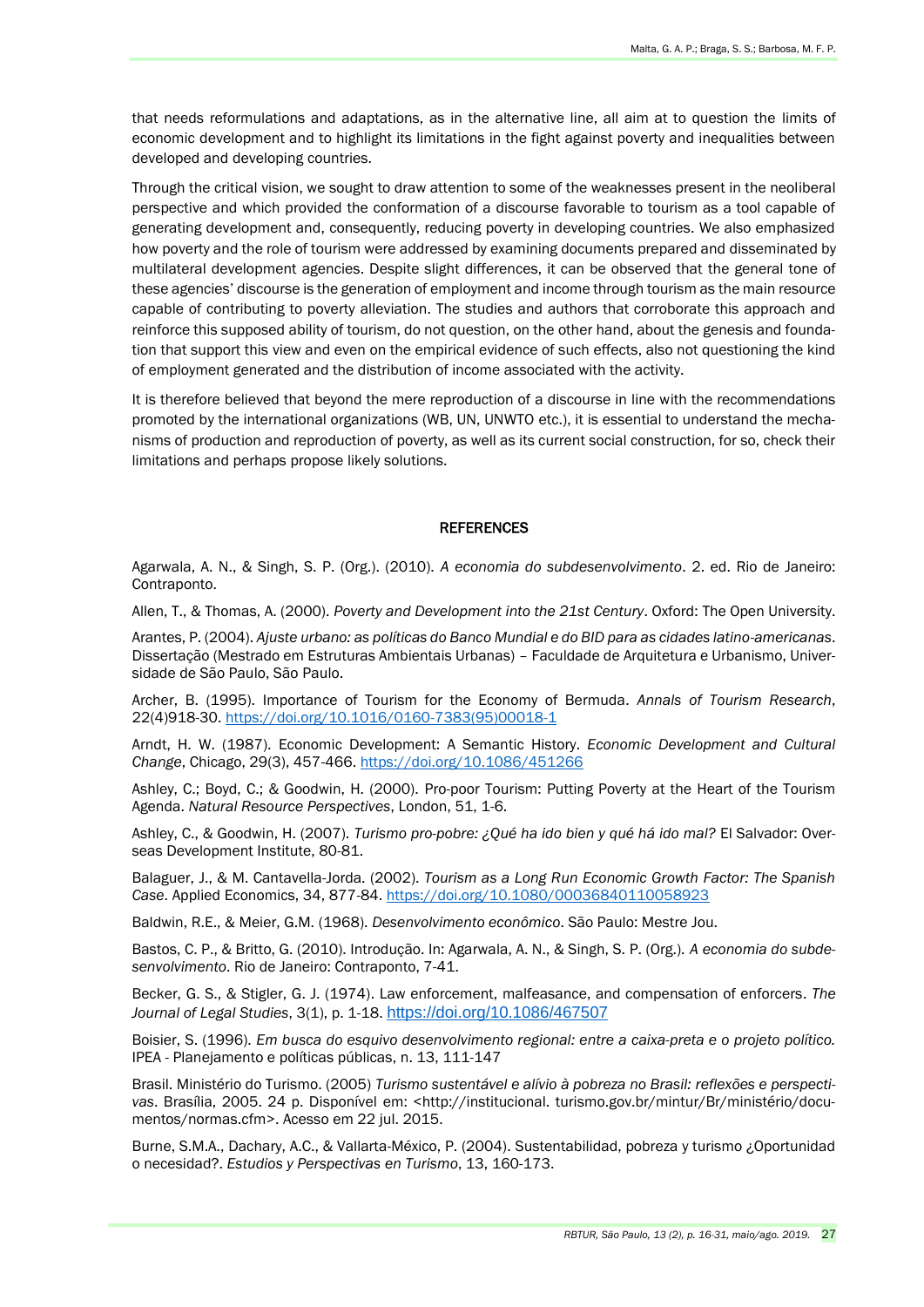Cárdenas-García, P.J., Sánchez-Rivero, M., & Pulido-Fernández, J.I. (2015). Does tourism growth influence economic development? *Journal of Travel Research*, 54(2), 206-221. <https://doi.org/10.1177/0047287513514297>

Capanegra, C. A. (2014). Política Turística Argentina (1956-1976): de la agenda social a la agenda económica. In: *VI Congresso Latinoamericano de Investigação Turística, Neuquén*. Disponível em: <http://170.210.83.98:8080/jspui/bitstream/123456789/510/1/126%20Capanegra.pdf>. Acesso em: 10 nov. 2015.

Castro, M., Molina, J. A. & Pablo, M. P. (2013). Tourism and GDP. A Meta-analysis of Panel Data Studies*. Journal of Travel Research*, 52 (6), 745-58. <https://doi.org/10.1177/0047287513478500>

Cimadamore, A. D. (2007). As políticas de produção de pobreza: construindo enfoques teóricos integrados. In: Cimadamore, A. D., & Cattani, A. D. (Org.). *Produção de pobreza e desigualdade na América Latina.* Porto Alegre: Tomo Editorial; CLACSO, 15-36.

Demo, P. (2003). *Pobreza da Pobreza*. Petrópolis: Vozes.

DFID. (1997). *White Paper Eliminating World Poverty: A Challenge for the 21st century.* London: HMSO.

Dredge, D., & Lohmann, G. (2012). *Tourism in Brazil: Environment, management and segments*. Routledge.

Dritsakis, N. (2004). Tourism as a Long-Run Economic Growth Factor: An Empirical Investigation for Greece Using Causality Analysis. *Tourism Economics*, 10 (3), p. 305-16. <https://doi.org/10.5367/0000000041895094>

Dritsakis, N. (2012). Tourism Development and Economic Growth in Seven Mediterranean Countries: A Panel Data Approach. *Tourism Economics*, 18 (4), 801-16. <https://doi.org/10.5367/te.2012.0140>

Druck, G., & Filgueiras, L. (2007) Política social focalizada e o ajuste fiscal: as duas faces do governo Lula*.*  Katalysis, Florianópolis, 10(1), 24-34. <https://doi.org/10.1590/S1414-49802007000100004>

Du, D., & Lew, A.A. (2016). Tourism and economic growth*. Journal of Travel Research*, 55(4), 454-464. <https://doi.org/10.1177/0047287514563167>

Duménil, G., & Lévy, D. (2013). *A crise do neoliberalismo*. São Paulo: Boitempo Editorial. <https://doi.org/10.4159/harvard.9780674059306>

Durbarry, R. (2002). The Economic Contribution of Tourism in Mauritius. *Annals of Tourism Research*, 29 (3), 862-65. [https://doi.org/10.1016/S0160-7383\(02\)00008-7](https://doi.org/10.1016/S0160-7383(02)00008-7)

Esteva, G. (2000). Desenvolvimento. In: Sachs, W. *Dicionário do desenvolvimento: guia para o conhecimento como poder.* Petrópolis: Vozes, 59-83.

Eugenio-Martin, J. L., Morales, N. M. & Scarpa, R. (2004). *Tourism and Economic Growth in Latin American Countries: A Panel Data Approach.* FEEM Working Paper No. 26, Social Science Research Network. http://ssrn.com/abstract=504482 (accessed October 27, 2012).

Faria, D. M. C. P. (2012). *Análisis de la capacidad del turismo en el desarrollo económico regional: el caso de Inhotim y Brumadinho.* Tese (doutorado) – Centro de Desenvolvimento e Planejamento Regional, Universidade Federal de Minas Gerais, Belo Horizonte.

Faria, D. M. C. P., & Hidalgo, M. M. (2013). Turismo y alivio de la pobreza: fundamentos teóricos y evidencias empíricas. In: Gascón, J., Pérez, S. M., & Tresserras, J. (Org.). *Cooperación en turismo. Nuevos desafíos, nuevos debates.* Barcelona: Foro de Turismo Responsable – Xarxa de Consum Solidari; COODTUR; Universitat Oberta de Catalunya, p. 407-427.

Fennell, D. A. (2006). *Tourism Ethics*. Clevedon: Channell View.

Fletcher, J., & Archer, B. (1991). The Development and Application of Multiplier Analysis. In: *Progress in Tourism, Recreation and Hospitality Management*, Vol. 1, edited by Chris Cooper. London: Belhaven, 28-47.

Friedman, M. (1977). *Capitalismo e liberdade*. [sol.]: Arte nova.

Friedman, M., & Friedman, R. (1980). *Liberdade de Escolher: o novo Liberalismo Econômico.* Trad.Ruy Jungmann. Rio de Janeiro: Record, p. 152.

Friedmann, J. (1992). *Empowerment. The Politics of Alternative Development*. Cambridge: Blackwell.

Furtado, C. (1961). *Desenvolvimento e Subdesenvolvimento.* Rio de Janeiro: Fundo de Cultura.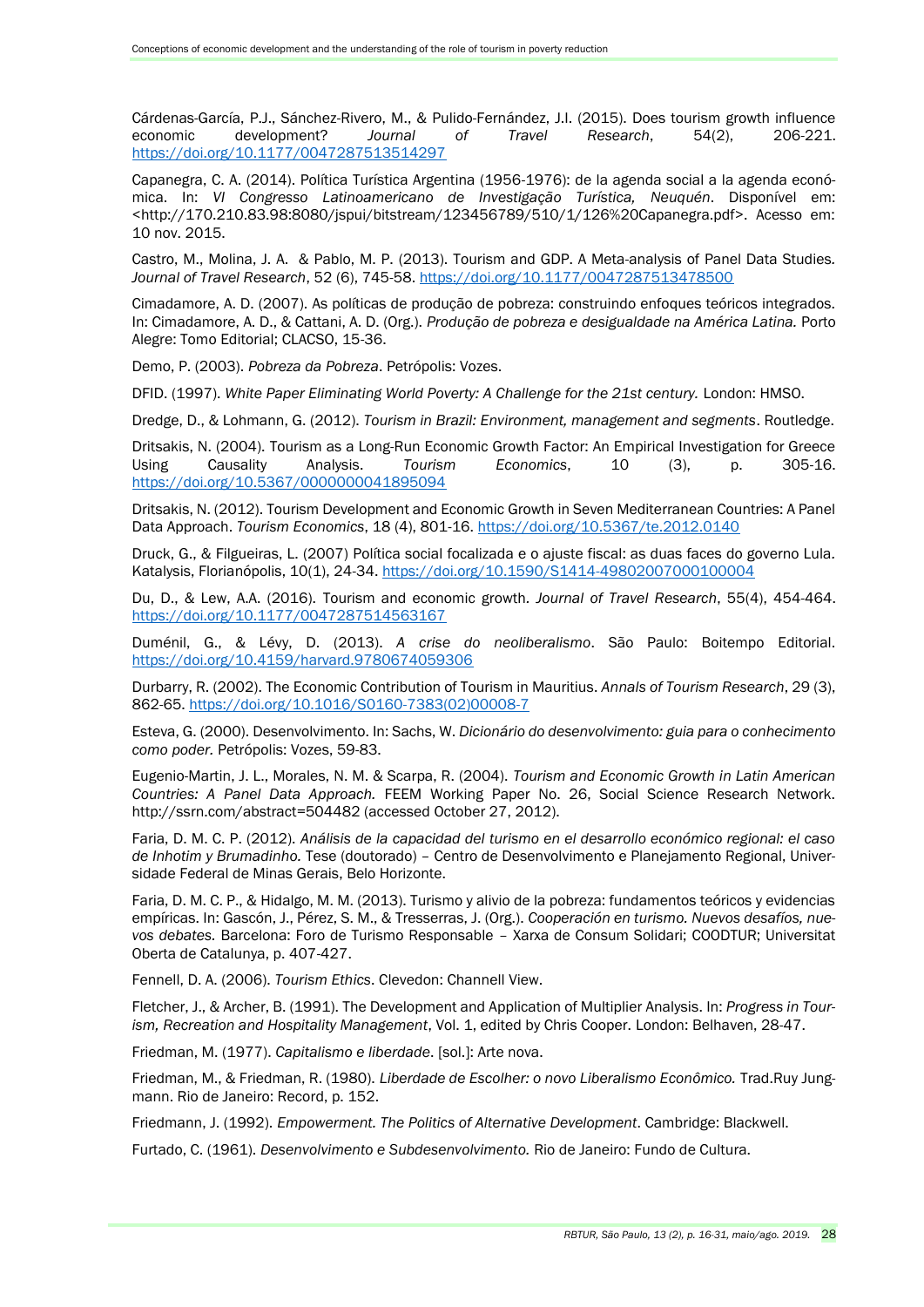Furtado, C. (1980). *Pequena introdução ao desenvolvimento: enfoque interdisciplinar*. São Paulo: Editora Nacional.

Furtado, C. (1984). *Cultura e desenvolvimento em época de crise*. 2. ed. Rio de Janeiro: Paz e Terra.

Garcia, A. (2002). *O mal é o que sai da boca do intelectual de esquerda*. Disponível em: <http://www.olavodecarvalho.org/convidados/0153.htm>. Acesso em: 9 jun. 2015.

Gil, A.C., Oliva, E.C., & Silva, E.C. (2009). Turismo e regionalidade. *Turismo, Visão e Ação*, 11(1), 92-111.

Goodwin, H. (1998). *Sustainable Tourism and Poverty Elimination.* DFID/ Department for the Environment, Transport and the Regions. Disponível em: <www haroldgoodwin.info/resources/dfidpaper.pdf>. Acesso em: 10 nov. 2015.

Goodwin, H. (2013). Turismo y reducción de la pobreza. In: Gascón, J., Pérez, S. M. & Tresserras, J. (Org.). *Cooperación en turismo.Nuevos desafíos, nuevos debates*. Barcelona: Foro de Turismo Responsable – Xarxa de Consum Solidari; COODTUR; Universitat Oberta de Catalunya, 387-405.

Gunduz, L., & Hatemi-J., A. (2005). *Is the Tourism-Led Growth Hypothesis Valid for Turkey?* Applied Economics Letters, 499-504. <https://doi.org/10.1080/13504850500109865>

Hall, C. M., & Jenkins, J. (2004) Tourism and Public Policy. In: Lew, A., Hall, C. M., & Williams, A. (Ed.). *A companion to tourism*. Oxford: Blackwell, 425-540. <https://doi.org/10.1002/9780470752272.ch42>

Harvey, D. (2004) *Espaços de Esperança*. São Paulo: Edições Loyola.

Hayek, F. A. (1987). *O caminho da servidão*. 4. Ed. Rio de Janeiro: Instituto Liberal, p.91.

Hirschman, A. O. (1961). *Estratégia do desenvolvimento econômico*. Rio de Janeiro: Fundo de Cultura.

Hirschman, A. O. (1984). *A economia como ciência moral e política*. São Paulo: Brasiliense, p.133.

Kim, H. J., Chen, M. H, & Jang, S. C. (2006). Tourism Expansion and Economic Development: The Case of Taiwan. *Tourism Management*, 27, 925-93. <https://doi.org/10.1016/j.tourman.2005.05.011>

Lee, C. C., & Chang, C. P. (2008). Tourism Development and Economic Growth: A Closer Look at Panels*. Tourism Management*, 29 (1), 180-92. <https://doi.org/10.1016/j.tourman.2007.02.013>

Leguizamón, S. A. (Comp.). (2005). *Trabajo y producción de la pobreza em Latino-américa y el Caribe: estructura, discurso y actores*. Buenos Aires: CLACSO.

Lima, J., Eusébio, C., & Amorim, C. (2011). Combate à exclusão social através de programas de turismo social para famílias economicamente carenciadas. In: *Proceedings of the 1st International Conference on Tourism & Management Studies*. Algarve, 639-653.

Malaguti, M. L. (1998). Smith e Hayek, irmandados na defesa das regras do jogo. In: Malaguti, M. L., Carcanholo, R. & Carcanholo, M. D. (orgs). *Neoliberalismo: a tragédia do nosso tempo*. São Paulo: Cortez, p. 59.

Mallorquin, C. (2005). *Celso Furtado: um retrato intelectual*. São Paulo: Xamã; Rio de Janeiro: Contraponto.

Mankiw, N. G., Phelps, E. S., & Romer, P. M. (1995). *The growth of nations. Brookings papers on economic activity*, 1, 275-326. <https://doi.org/10.2307/2534576>

Maranhão, C. H., & Azevedo, F. F. (2011). O uso de princípios de turismo pró-pobre como alternativa para políticas que visam ao desenvolvimento local no Rio Grande do Norte. *Carpe Diem – Revista Cultural e Científica da FACEX*, Natal, 9(9).

Massidda, C., & Mattana, P. (2013). A SVECM Analysis of the Relationship between International Tourism Arrivals, GDP and Trade in Italy. *Journal of Travel Research*, 52, 93-105. <https://doi.org/10.1177/0047287512457262>

Narayan, P. K., Narayan, S., Prasad, A., & Prasad, B. C. (2010). Tourism and Economic Growth: A Panel Data Analysis for Pacific Island Countries*. Tourism Economics*, 16 (1), 169-83. <https://doi.org/10.5367/000000010790872006>

Ongan, S., & Demiroz, D. M. (2005). The Contribution of Tourism to the Long-Run Turkish Economic Growth. Ekonomicky Casopis*. Journal of Economics*, 53, 880-94.

Organização Internacional do Trabalho (OIT). (2011). *Manual para a Redução da Pobreza por meio do Turismo.* Geneva.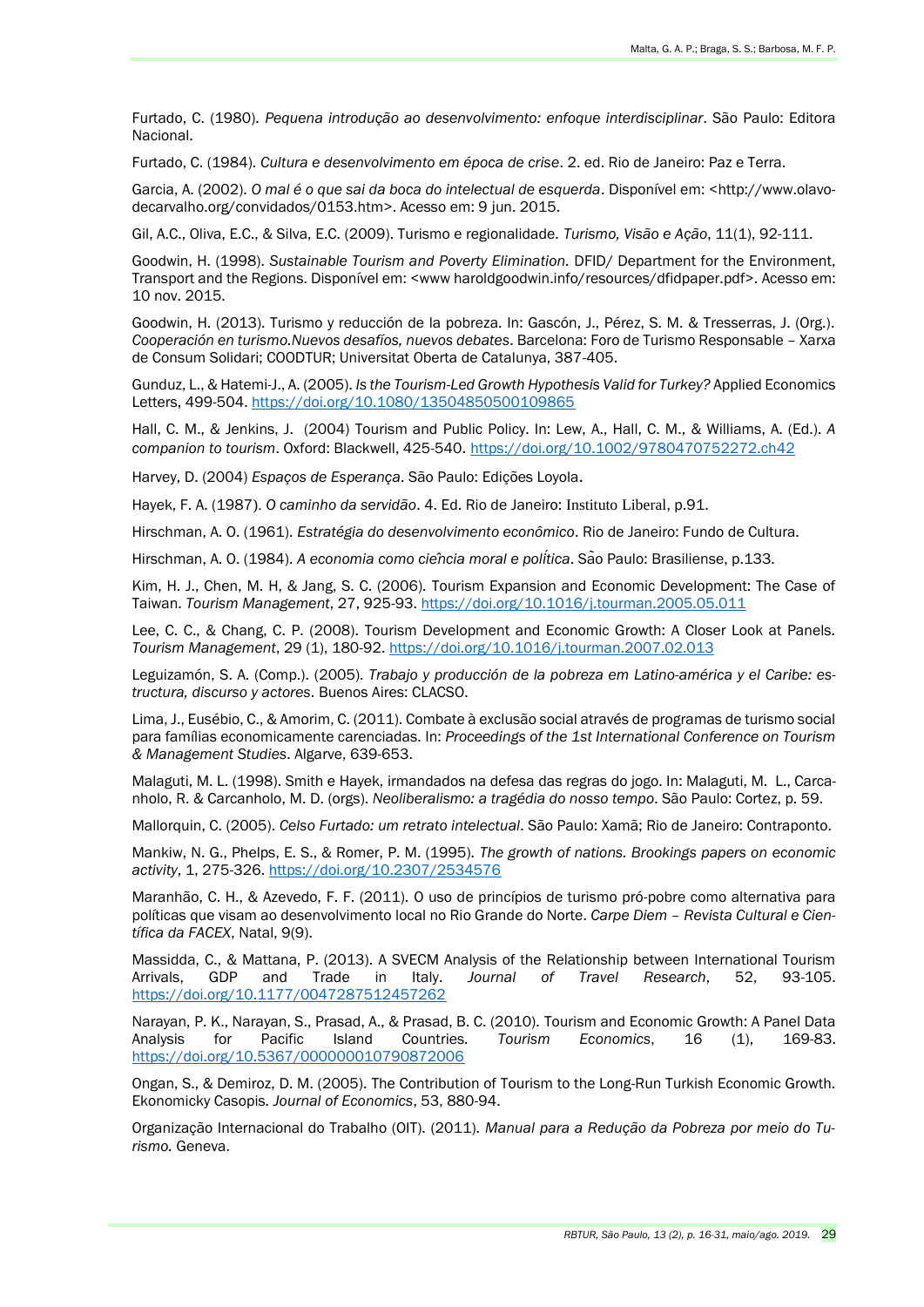Organização Mundial do Turismo (OMT). (2008). *Programa ST-EP Turismo Sustentável – Eliminação da pobreza. Madrid.* Disponível em: <http://www. unwto.Org./step/pub/en/pdf/step\_prog.pdf>. Acesso em: 31 jul. 2015.

Ouriques, H. R. (2012). O turismo internacional na economia-mundo capitalista: elementos para uma crítica. *Acta Scientiarum. Human and Social Sciences*, 34, 147-157. [https://doi.org/10.4025/actascihu](https://doi.org/10.4025/actascihumansoc.v34i2.17005)[mansoc.v34i2.17005](https://doi.org/10.4025/actascihumansoc.v34i2.17005)

Pérez, F. J. G., Medina-Muñoz, D. R., & Medina-Muñoz, R. D. (2014). Turismo y alivio de la pobreza: una revisión de la literatura académica. *Tourism & Management Studies*, 10(2), 104-115.

Piketty, T. (2014). *O capital no século XXI.* Rio de Janeiro: Intrínseca.

Przeworski, A. (1991). *Estado e Economia no Capitalismo*. Rio de Janeiro: Relume-Dumará.

Reis, M. C. (2006). *Desenvolvimento local e espaços sociais ampliados*. 161 f. Tese (doutorado). Instituto de Ciências Humanas e Sociais, Universidade Federal Rural do Rio de Janeiro.

Sachs, W. (2000). Introdução. In: Sachs, W. *Dicionário do desenvolvimento: guia para o conhecimento como poder.* Vozes, Petrópolis 11-17.

Santos, B.S. (2005). *Produzir para viver*. 2. ed. Rio de Janeiro: Civilização Brasileira.

Santos, T. S., & Pereira, R. S. (2018). Governança do Turismo no Campo das Vertentes (MG): garantia de desenvolvimento regional? *Revista Brasileira de Pesquisa em Turismo*, 12(2), 83-111. <https://doi.org/10.7784/rbtur.v12i2.1415>

Sen, A. (2010). *Desenvolvimento como Liberdade.* São Paulo: Companhia das Letras.

Sinclair, M. T. (1998) *Tourism and Economic Development: A Survey*. Journal of Development Studies, 34 (5): 1-51.<https://doi.org/10.1080/00220389808422535>

Tavares, M.C., & Fiori, J.L. (1993). *Ajuste global e modernização conservadora.* Rio de Janeiro: Paz e Terra.

Teixeira, A. (2009). Desenvolvimento econômico: a arqueologia do debate e a contribuição original de Celso Furtado. In: *50 anos de Formação Econômica do Brasil: ensaios sobre a obra clássica de Celso Furtado.* Rio de Janeiro: Ipea, p.71-92.

Thomas, V., Dailami, M., Dhareshwar, A., Kaufmann, D., Kishor, N., Lopes, R., & Wang, Y. (2002). *A qualidade do crescimento*. São Paulo: Editora UNESP.

Tomazzoni, E.L. (2007). *Turismo e desenvolvimento regional: modelo APL TUR aplicado à região das Hortênsias (Rio Grande do Sul-Brasil).* Tese (doutorado), Universidade de São Paulo, São Paulo.

Ugá, V. D. (2008). *A questão social como "pobreza": crítica à conceituação neoliberal*. Tese (doutorado), Instituto Universitário de Pesquisas do Rio de Janeiro – IUPERJ/CIÊNCIA POLÍTICA, Rio de Janeiro.

Uysal, M., & Gitelson, R. (1994). Assessment of Economic Impacts: Festivals and Special Events. *Festival Management and Event Tourism*, 2(1), p. 3-10. <https://doi.org/10.3727/106527094792335791>

West, G. R. (1993). Economic Significance of Tourism in Queensland. *Annals of Tourism Research*, 20 (3), 490-504. [https://doi.org/10.1016/0160-7383\(93\)90005-N](https://doi.org/10.1016/0160-7383(93)90005-N)

## *Information about the authors*

#### Guilherme Augusto Pereira Malta

Bachelor's degree in Tourism from the Federal University of Minas Gerais, with a Master's degree and a PhD in Geography from IGC/UFMG. Adjunct I professor at the Department of Tourism, Federal University of Juiz de Fora. Contributions: Literature review on economics, development, and neoliberalism. All authors participated in writing the introduction, methodology, final considerations, and final review. ORCID:<https://orcid.org/0000-0001-8778-7763> E-mail: [guilherme.malta@gmail.com](mailto:guilherme.malta@gmail.com)

#### Solano de Souza Braga

 $\overline{\phantom{a}}$ 

Bachelor's degree in Tourism from the Federal University of Minas Gerais (2006); Graduation in Tourism and Hospitality from the Teacher's Pedagogical Training Program of CEFET-MG (2008); Graduation in Geography from UNIVERSO (2014); Master's degree in Geography from IGC/UFMG (2011); PhD student in development and environment PRODEMA/UFPI. Assistant Professor at the Department of Tourism, Federal University of Piauí - Ministro Reis Velloso Campus (Parnaíba, PI).